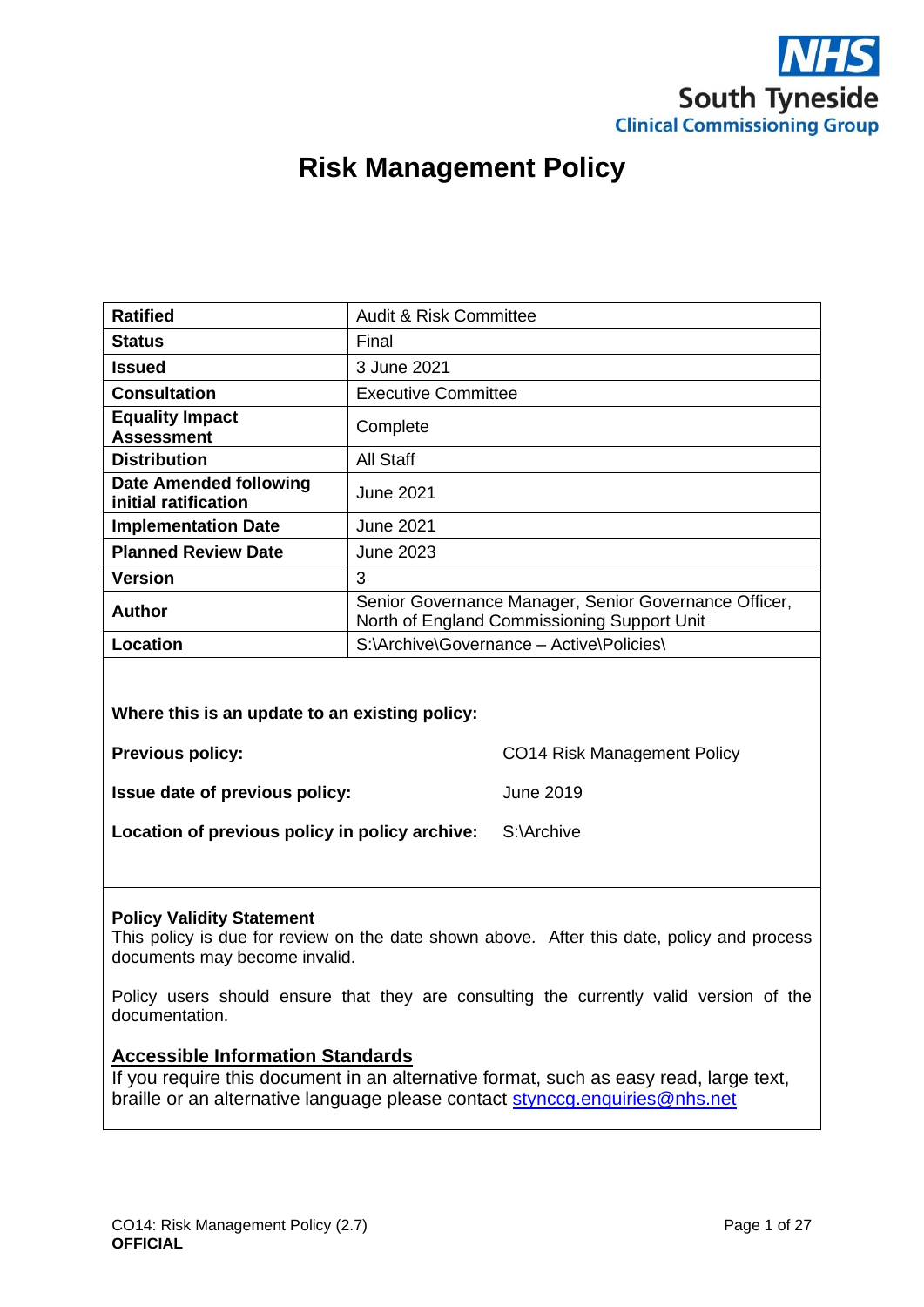## **Version Control**

| <b>Version</b>              | <b>Release Date</b> | <b>Author</b>          | <b>Update comments</b>                                                                                                                                                                                                                                                                                               |  |
|-----------------------------|---------------------|------------------------|----------------------------------------------------------------------------------------------------------------------------------------------------------------------------------------------------------------------------------------------------------------------------------------------------------------------|--|
| V <sub>1</sub>              | 28.02.13            | <b>Liane Cotterill</b> | Policy provided to Clinical Commissioning<br>Group (CCG) as part of policy suite                                                                                                                                                                                                                                     |  |
| V1.1                        | 28.08.14            | Debra Elliott          | Risk assessment and assessment<br>guidance and associated changes<br>regarding the management of risk<br>including risk appetite.<br>Safeguard Incident Risk Management<br>(SIRMS) Risk Register Standard<br>Operating Procedure (SOP) added.                                                                        |  |
| V <sub>2</sub>              | 23.09.15            | <b>Debra Elliott</b>   | Policy updates & amendments - version 2<br>See Appendix D                                                                                                                                                                                                                                                            |  |
| V <sub>2</sub><br>Extension | 12/12/17            | <b>Debra Elliott</b>   | Extension to policy (version 2)<br>Extension requested to enable NHS<br><b>England Risk Management Policy 2017</b><br>Updates to be discussed across NE<br>CCGs with NECS Governance team to<br>promote a common and collective<br>approach to risk reporting and<br>management in line with NHS England<br>guidance |  |
| V <sub>2.1</sub>            | 20/12/17            | Jonathon<br>Millington | Formatting changes and Reference to<br>General Data Protection regulation<br>(GDPR) and updated on best practice<br>recommendations.                                                                                                                                                                                 |  |
| V <sub>2.2</sub>            | 23/05/17            | <b>Wendy Marley</b>    | Amended training section following<br>Governance and Assurance Internal Audit<br>report that highlighted that annual training<br>no longer takes place.<br>Removed 'Provider Management' from list                                                                                                                   |  |
|                             |                     |                        | of CCG delivery areas.<br>Updated Archiving section to refer to<br><b>NHS England Records Management</b><br>Code of Practice for Health and Social<br><b>Care 2016</b>                                                                                                                                               |  |
| V <sub>2.3</sub>            | 10/09/2018          | <b>Wendy Marley</b>    | Appendix A updated consequence<br>descriptors in line with NHS England<br>policy and tailored to South Tyneside<br>CCG's finance limits.                                                                                                                                                                             |  |
| V2.4                        | 01/02/2019          | <b>Wendy Marley</b>    | Duties and responsibilities expanded<br>following internal audit recommendations<br>that the policy should clarify roles in the<br>CCG's risk management structure.                                                                                                                                                  |  |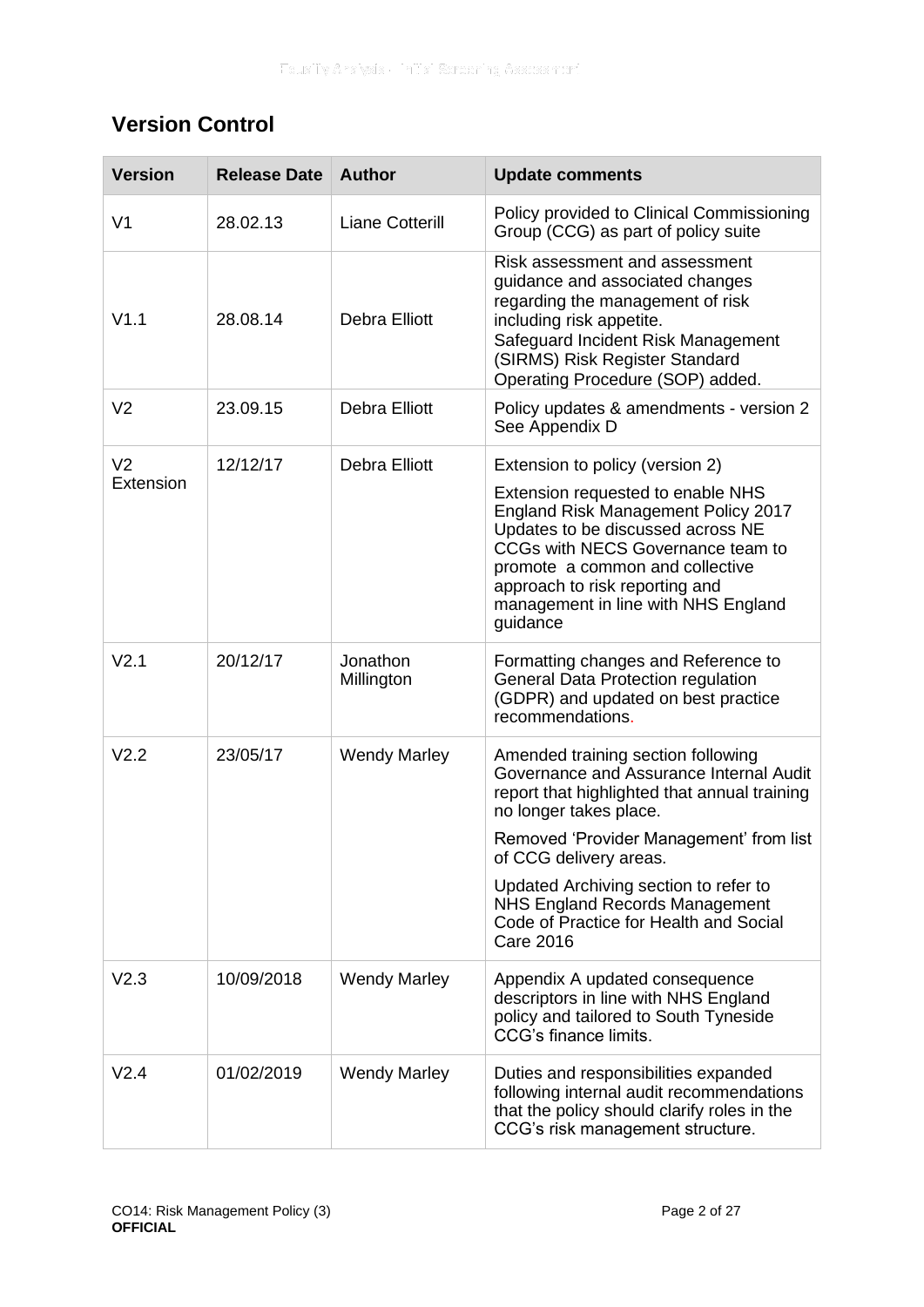| <b>Version</b> | Release Date | <b>Author</b>          | <b>Update comments</b>                                                                                                                             |  |
|----------------|--------------|------------------------|----------------------------------------------------------------------------------------------------------------------------------------------------|--|
| V2.5           | 04/06/2019   | <b>Wendy Marley</b>    | Amended Audit and Risk Committee risk<br>review cycle.                                                                                             |  |
| V2.6           | 26/06/2019   | Liz Durham             | New fraud, corruption and bribery wording<br>included.<br>Updated EIA template included.<br>Policy review frequency changed to every<br>two years. |  |
| V2.7           | April 2021   | <b>Wendy Marley</b>    | Policy extended for 12 months in light of<br>COVD <sub>19</sub>                                                                                    |  |
| V3             | June 2021.   | Madeleine<br>Wilkinson | Policy updated to reflect change in risk<br>assessment matrix                                                                                      |  |

## **Approval**

| <b>Role</b> | <b>Name</b>                        | Date                   |
|-------------|------------------------------------|------------------------|
| Approval    | Audit & Risk Committee             | 28.08.14 (1.1)         |
| Approval    | Audit & Risk Committee             | 23.09.15(2)            |
| Approval    | Audit & Risk Committee             | 12/12/17 (2 Extension) |
| Approval    | Audit & Risk Committee             | March 2018 (2.1)       |
| Approval    | <b>Audit &amp; Risk Committee</b>  | May 2018 (2.2)         |
| Approval    | <b>Audit &amp; Risk Committee</b>  | September 2018 (2.3)   |
| Approval    | <b>Audit &amp; Risk Committee</b>  | March 2019 (2.4)       |
| Approval    | Audit & Risk Committee             | June 2019 (2.5)        |
| Approval    | Audit & Risk Committee             | September 2019 (2.6)   |
| Approval    | <b>Virtual Executive Committee</b> | April 2021 (2.7)       |
| Approval    | Audit & Risk Committee             | June 2021 (3)          |

## **Review**

This document will be reviewed every two years.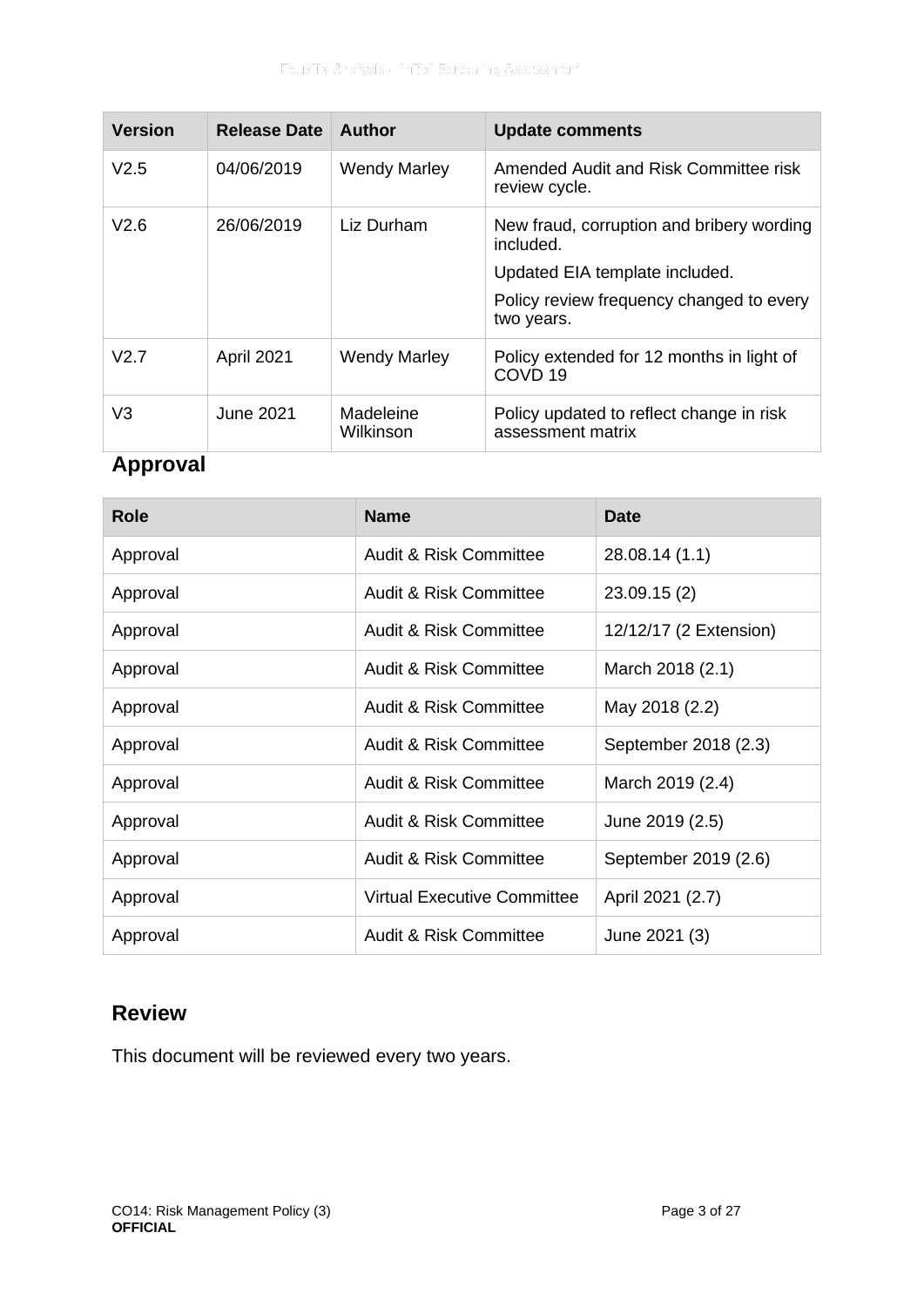## **Contents**

| 1. |                                                                         |  |
|----|-------------------------------------------------------------------------|--|
| 2. |                                                                         |  |
| 3. |                                                                         |  |
| 4. |                                                                         |  |
| 5. |                                                                         |  |
| 6. |                                                                         |  |
| 7. |                                                                         |  |
| 8. |                                                                         |  |
|    |                                                                         |  |
|    |                                                                         |  |
|    | Appendix C - STCCG Risk Register Escalation of Overdue Risks Process 22 |  |
|    |                                                                         |  |
|    |                                                                         |  |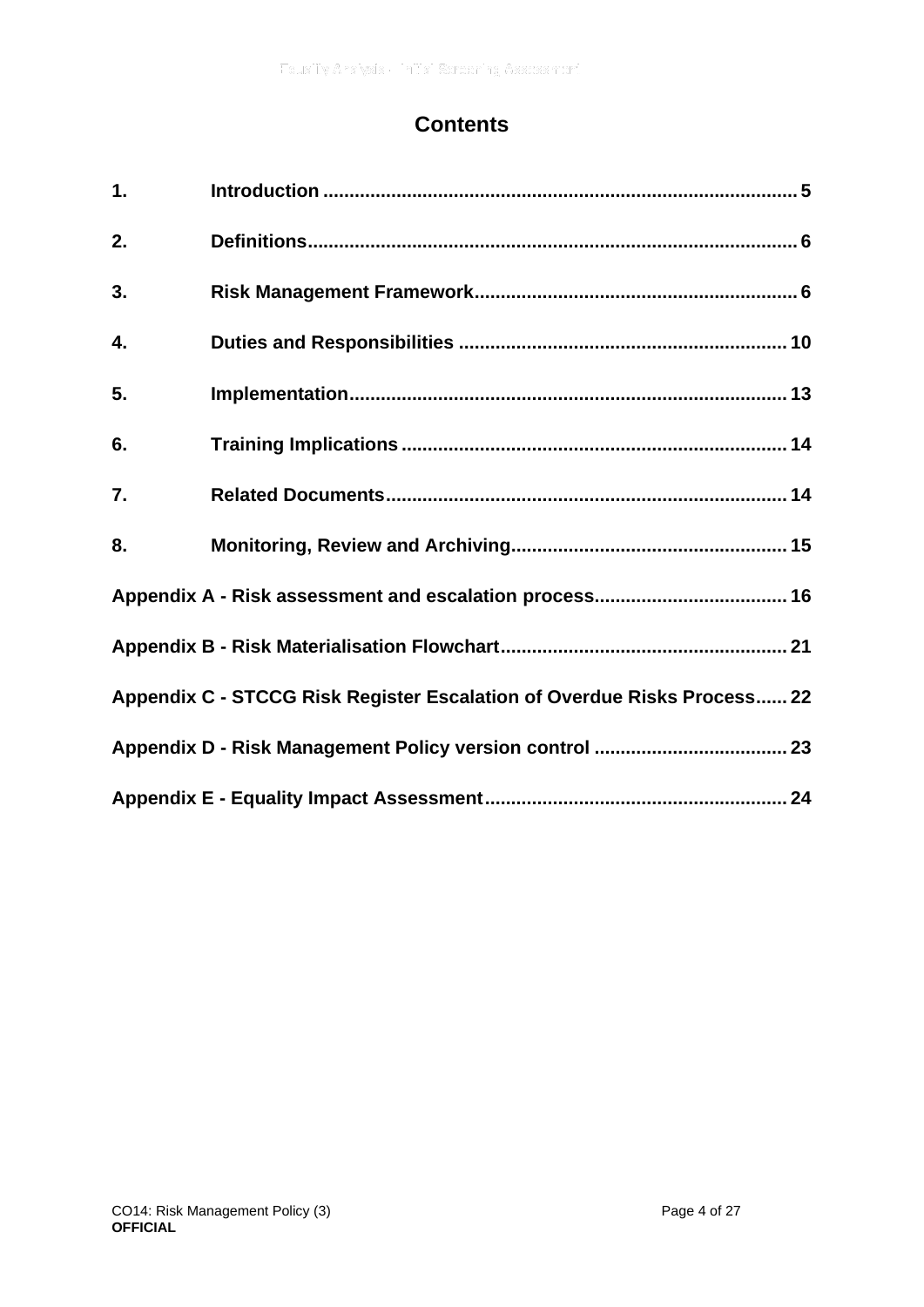## <span id="page-4-0"></span>**1. Introduction**

For the purposes of this policy, NHS South Tyneside CCG's will be referred to as "the CCG". This policy aims to set out CCG approach to risk and the management of risk in fulfilment of its overall objective to commission high quality and safe services. In addition, the adoption and embedding within the organisation of an effective risk management policy and processes will ensure that the reputation of the CCG is maintained and enhanced, and its resources are used effectively to reform services through innovation, large-scale prevention, improved quality and greater productivity.

#### **1.1 Status**

This policy is a corporate policy.

#### **1.2 Purpose and scope**

The purpose of this policy is to provide a support document to enable staff to undertake effective identification, assessment, control and action to mitigate or manage the risks affecting the normal business. The policy will:

Set out an organisation wide approach to managing risk, in a simple, straightforward and clear manner the intentions of the CCG for timely, efficient and cost-effective management of risk at all levels within the organisation.

The aims of the Policy are summarised as follows;

- to ensure that risks to the achievement of the CCG's objectives are understood and effectively managed
- support for staff to understand their role and have a consistent approach to risk management
- to ensure that the risks to the quality of services that the organisation commissions from healthcare providers are understood and effectively managed
- to assure the public, patients, staff and partner organisations that the CCG is committed to managing risk appropriately
- to protect the services, staff, reputation and finances of the CCG through the process of early identification of risk, risk assessment, risk control and elimination

The principles are consistent with those within the NHS England's Risk Management Policy and Process Guidance issued January 2015.

This policy applies to all employees and contractors of the CCG. Managers at every level have an objective to ensure that risk management is a fundamental part of the approach to integrated governance. All staff at every level of the organisation are required to recognise that risk management is their personal responsibility.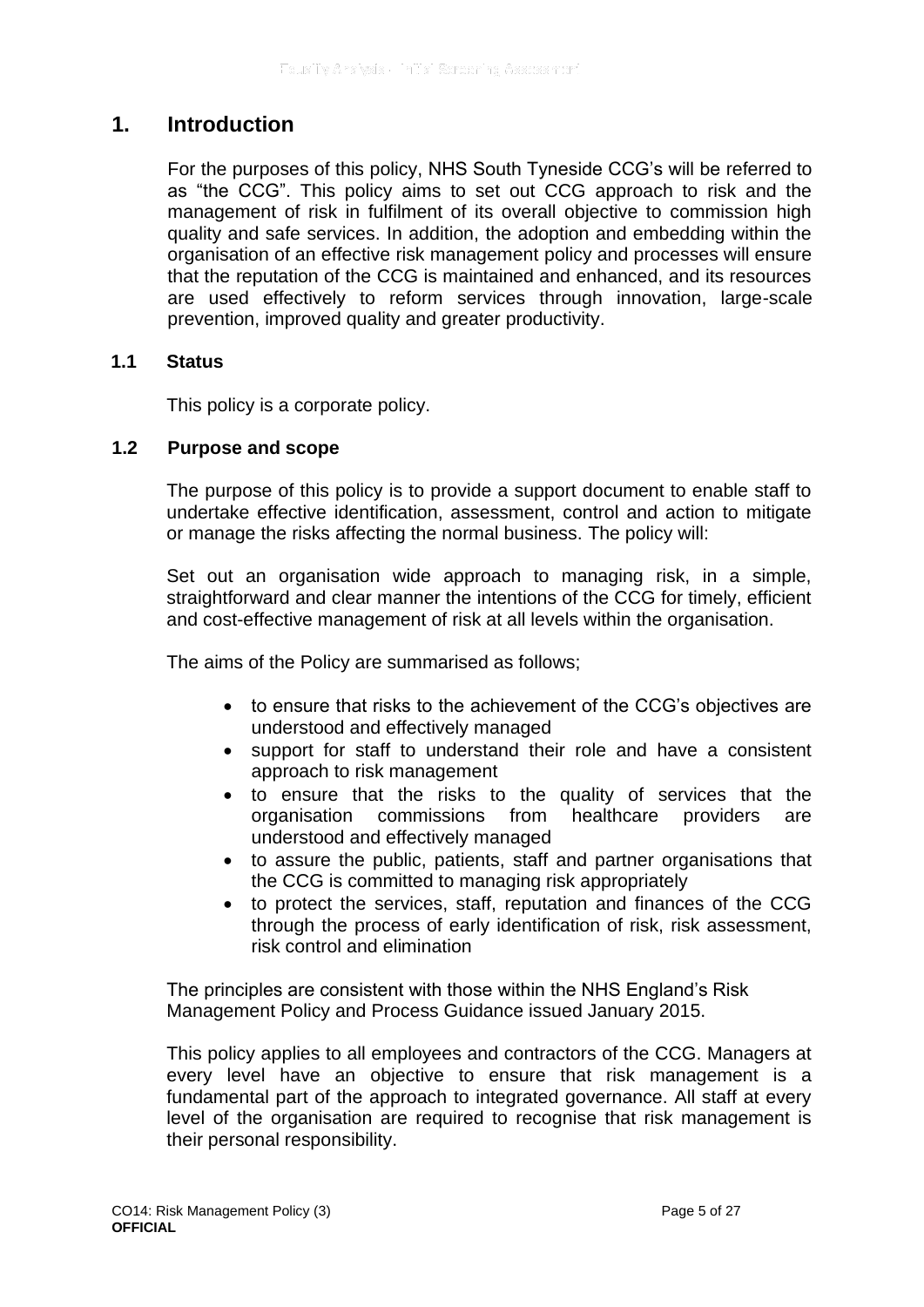Independent contractors are responsible for ensuring compliance with relevant legislation and best practice guidelines and for the development and management of their own procedural documents. Independent contractors are required to demonstrate compliance with risk management processes which are compatible with this policy.

## <span id="page-5-0"></span>**2. Definitions**

The following terms are used in this document:

- **Risk** is the chance that something will happen that will have an impact on the achievement of the CCG. It is measured in terms of likelihood (frequency or probability of the risk occurring) and consequence (impact or magnitude of the effect of the risk occurring)
- **Risk Appetite** the organisation's unique attitude towards risk taking that in turn dictates the amount of risk that it considers is acceptable
- **Risk Management** is the culture, processes and structures that are directed towards the effective management of potential opportunities and adverse effects
- **Risk Assessment** is the process for identifying, analysing, evaluating, controlling, monitoring and communicating risk
- **Residual Risk** the risk remaining after the risk response has been applied

Examples of the types of risk that the CCG might encounter and need to mitigate against include:

- **Corporate risks** operating within powers, fulfilling responsibilities, ensuring accountability to the public, governance issues
- **Clinical risks** associated with our commissioning responsibilities and including service standards, competencies, complications, equipment, medicines, staffing, patient information
- **Reputational risks** associated with quality of services, communication with public and staff, patient experience
- **Financial**  associated with achievement of financial targets, commissioning decisions, statutory issues and delivery of the Quality, Innovation, Productivity and Prevention (QIPP) programme
- **Environmental including health and safety** ensuring the well-being of staff and visitors whilst using our premises

## <span id="page-5-1"></span>**3. Risk Management Framework**

3.1 Whenever risks to the achievement of CCG's objectives have been identified, it is important to assess the risk so that appropriate controls are put in place to eliminate the risk or mitigate its effect. To do this, a standard risk matrix is used, details of which are provided at Appendix A CCG Risk Assessment and Escalation Process*.* The matrix in the assessment guidance is based on current national guidance, but also adapted to suit the CCG risk appetite.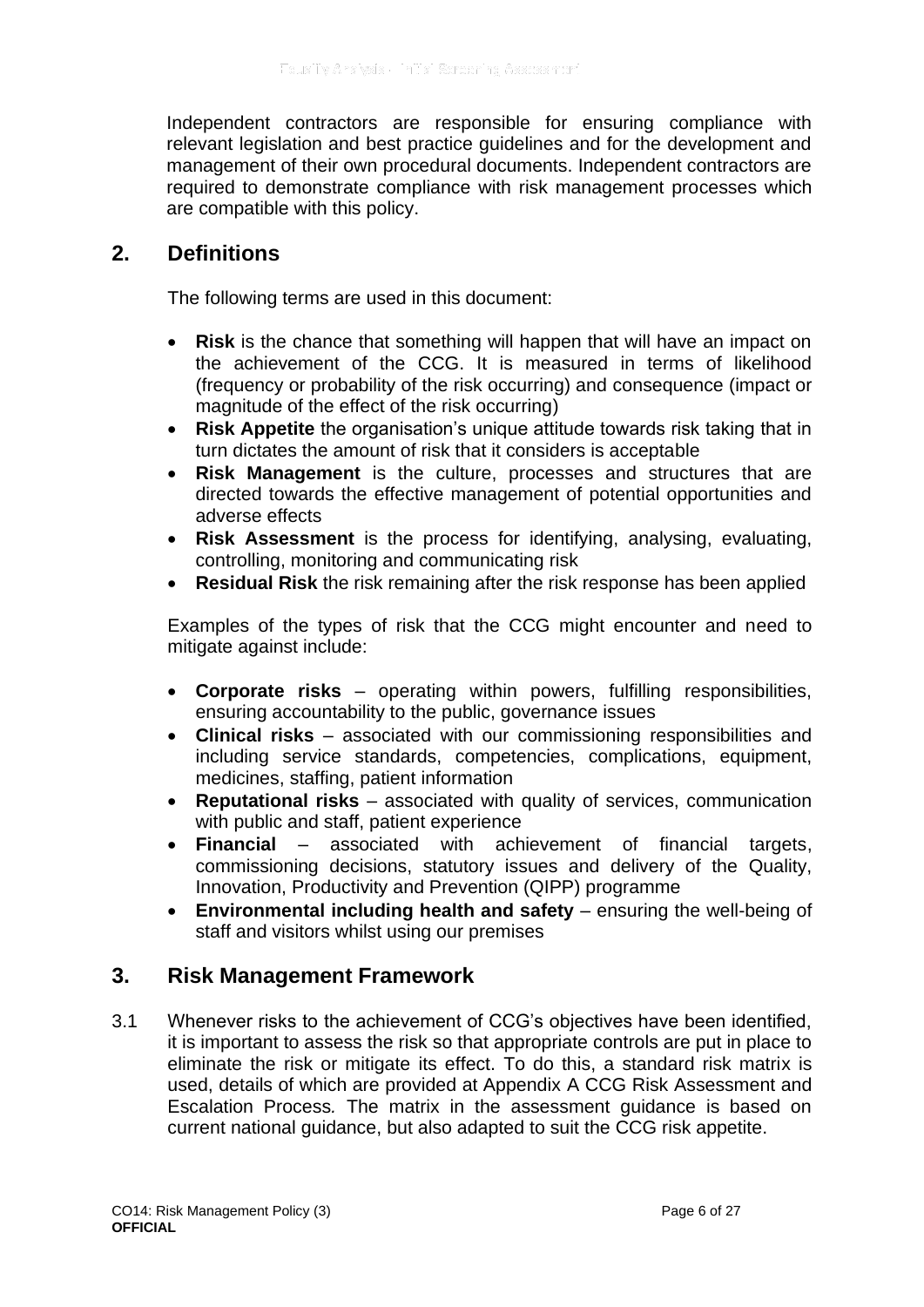- 3.2 Using this standardised tool will ensure that risk assessments are undertaken in a consistent manner using agreed definitions and evaluation criteria. This will allow for comparisons to be made between different risk types and for decisions to be made on the resources needed to mitigate the risk.
- 3.3 Risks are assessed in terms of the **likelihood** of occurrence/re-occurrence and the **consequences** of impact. In order to arrive at an overall risk rating of the residual risk, the risk is rated to take account of the effectiveness of the controls, i.e. whether they are considered to be satisfactory, have some weaknesses or to be weak. This then provides the overall residual risk rating. Once the residual risk rating is determined an action plan identifying further mitigating action is put in place. An overview of five categories of risk (See Appendix A for full details):
	- **Extreme 20 - 25**  the consequence of these risks could seriously impact upon the achievement of the organisation's objectives, its financial stability and its reputation. Examples include loss of life, extended cessation or closure of a service, significant harm to a patient(s), loss of stakeholder confidence, failure to meet national targets and loss of financial stability
	- **Major 12 - 16** these are significant risks that require prompt action. With a concerted effort and a challenging action plan, the risks could be realistically reduced within a realistic timescale
	- **Moderate 8 - 10** these risks can be realistically reduced within a realistic timescale through reasonably practical measures, such as reviewing working arrangements, purchase of small pieces of new equipment, raising staff/patient awareness etc. These risks should be managed through the existing line management arrangements
	- **Low 1 - 6** these risks are deemed to be low level or minor risks which can be managed and monitored within the individual department
	- **Negligible**  these risks cause minimal or limited harm or concern
- 3.4 Once the category of risk has been identified, this then needs to be entered onto the CCG's risk register. Please refer to section 3.8 below for further guidance on risk registers.
- 3.5 Any risk that is identified through the risk assessment process (as well as the incident reporting system) and which the CCG is required legally to report will be reported accordingly to the appropriate statutory body, e.g. Health and Safety Executive or Information Commissioner.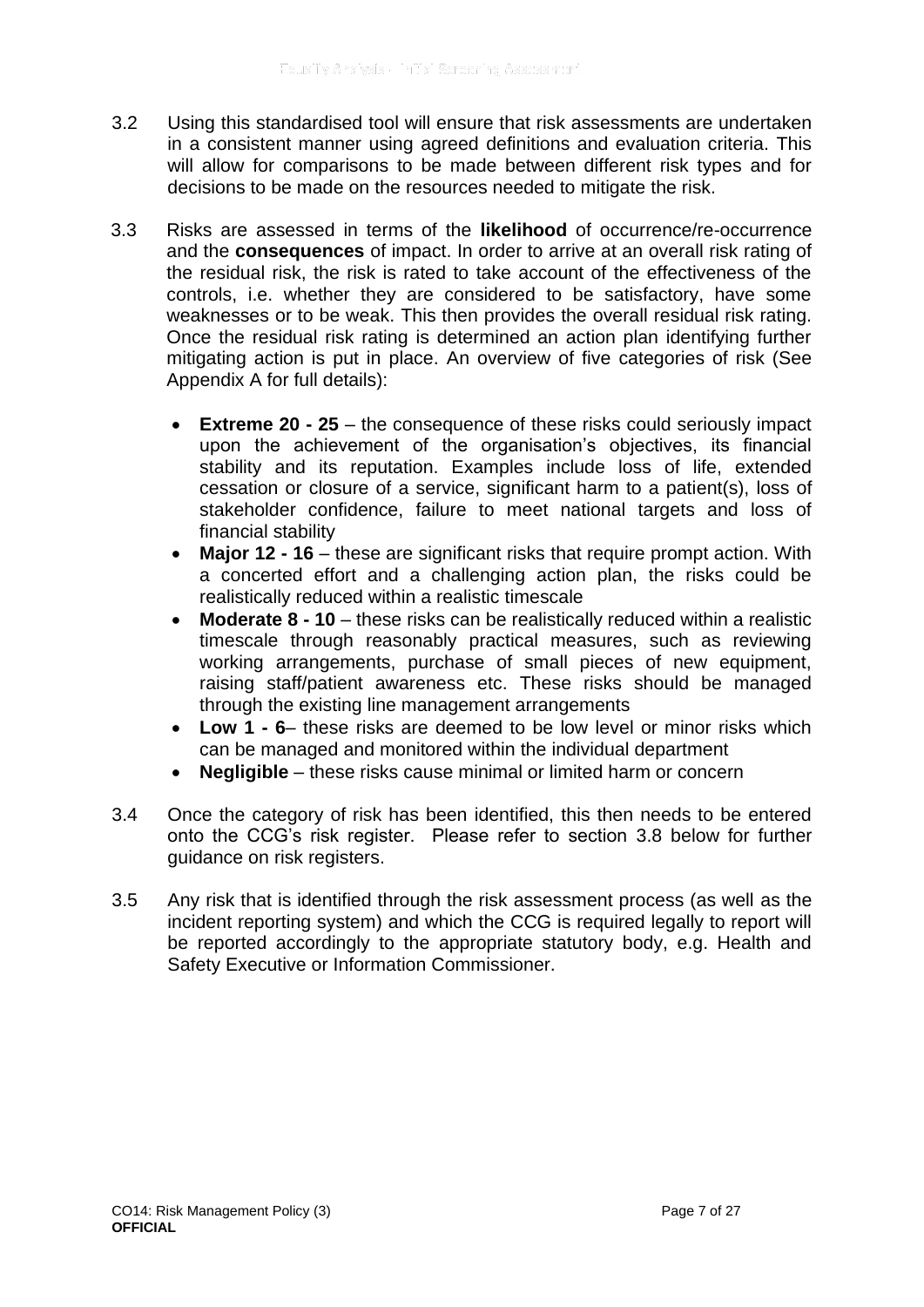- 3.6 There are a number of ways in which risks can be managed, including
	- **Avoiding the risk** by not undertaking the activity generating the risk
	- **Eliminating the risk** where this is possible and cost effective through the use of control measures
	- **Reducing the risk** to an acceptable level if it can't be eliminated
	- **Transferring the risk** either fully or in part to another body this may not always be possible where the organisation retains statutory responsibility. Examples of transferred risk would be insurance arrangements, e.g. the NHS Litigation Authority, where the payment of premiums means that in the event of a claim arising it is the NHSLA that bears the financial risk, or through contractual arrangements, partnerships or joint working where there is shared risk etc.
	- **Monitoring the risk** but taking no action, particularly where it is a relatively low risk or cannot be eliminated, reduced or transferred.

#### 3.7 **Risk Appetite**

- 3.7.1 The CCG endeavours to reduce risks to the lowest possible level reasonably practicable. Where risks cannot reasonably be avoided, every effort will be made to mitigate the remaining risk. However there is the recognition that by understanding the organisation's 'risk appetite', this will ensure the CCG supports a varied and diverse approach to commissioning, particularly for practices to work proactively to improve efficiency and value.
- 3.7.2 Risk appetite is the amount of risk that the organisation is prepared to accept, tolerate or be exposed to at any point in time. It can be influenced by personal experience, political factors and external events. Risks need to be considered in terms of both opportunities and threats and should not be confined to money. They will also invariably impact on the capability of the CCG, its performance and its reputation.
- 3.7.3 The Governing Body will set boundaries to guide staff on the limits of risk they are able accept to in the pursuit of achieving its organisational objectives. The Governing Body will set these limits annually and review them as appropriate.
- 3.7.4 The Governing Body will set these limits based on whether the risk is:
	- A threat: the level of exposure which is considered acceptable
	- An opportunity: what the Governing Body is prepared to put 'at risk' in order to encourage innovation in creating changes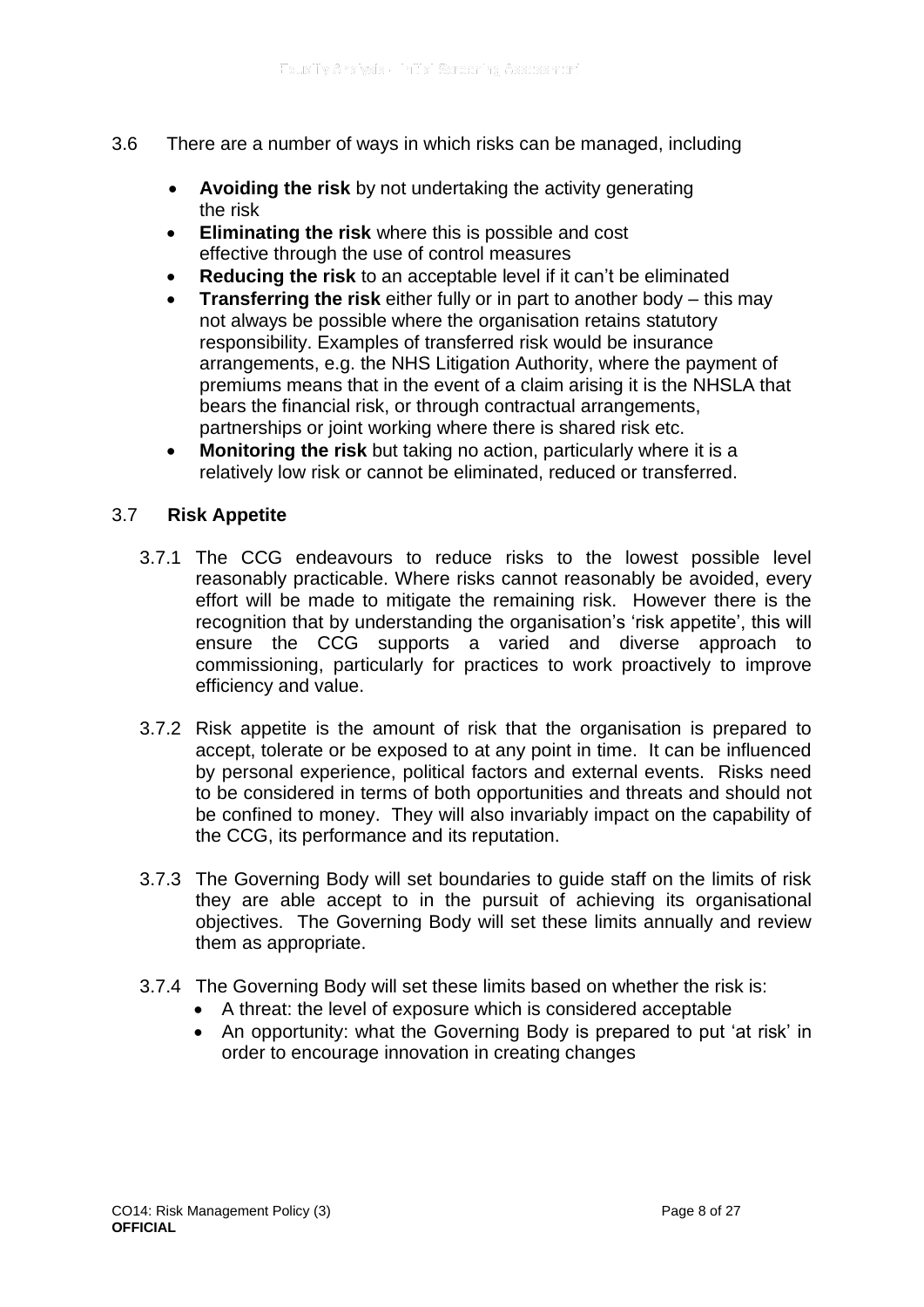#### **3.8 Risk Register**

- 3.8.1 Current and potential risks are captured in CCG's Risk Registers and include actions and timescales identified to minimise such risks. The risk register is a log of risks that threaten the organisation's success in achieving its aims and objectives and is populated through the risk assessment and evaluation process.
- 3.8.2 If a risk materialises whilst it is being managed through the risk register, it should be recorded as an incident. Management of risks and incidents through SIRMS is interdependent since risks can be identified through the monitoring of incident themes and trends. If a particular type of incident continues to occur, this is an indication that there is a risk that requires management through the risk register.
- 3.8.3 If a risk materialises whilst it is being managed through the risk register, it should be considered whether it needs removing from the risk register. Reasons for occurrence should be analysed and evidence established as to whether a trend of similar incidents exists, that need to be managed through the risk register. If the risk is certain to materialise again or has the potential to re-occur, the risk should remain on the risk register for on-going management in order to ensure that underlying causes are addressed. If there is no chance it could happen again, the risk should be closed with an explanation that the incident management process is being followed in order to invoke actions to deal with consequences. A risk materialisation flowchart is attached at Appendix B.
- 3.8.4 The risk that has materialised should be recorded as an incident in SIRMS and the CCG's incident management process should be followed. See policy CO08 Incident Reporting and Management Policy.
- 3.8.5 Incident reports are reviewed at the CCG's committees, and this provides an opportunity for themes and trends to be picked up. The Audit and Risk Committee and Governing Body receive a report on a 6 monthly basis about non-clinical incidents. The Quality and Patient Safety Committee receives quality reports about clinical incidents reported by member practices. These reports might indicate that there is a strategic risk e.g. if a lot of practices are regularly reporting incidents around ambulance response times or referral problems. This is the most likely way that risks will be identified from incidents. It is highly unlikely that anything reported by CCG staff will become a risk e.g. information governance or health & safety incidents, although not impossible.
- 3.8.6 In addition to reports that are provided to the CCG's committees, the clinical quality team will share information with the governance team to allow them to assess whether there may be any risks that require management through the risk register. Information will be shared with the Director of Operations and Head of Corporate Affairs.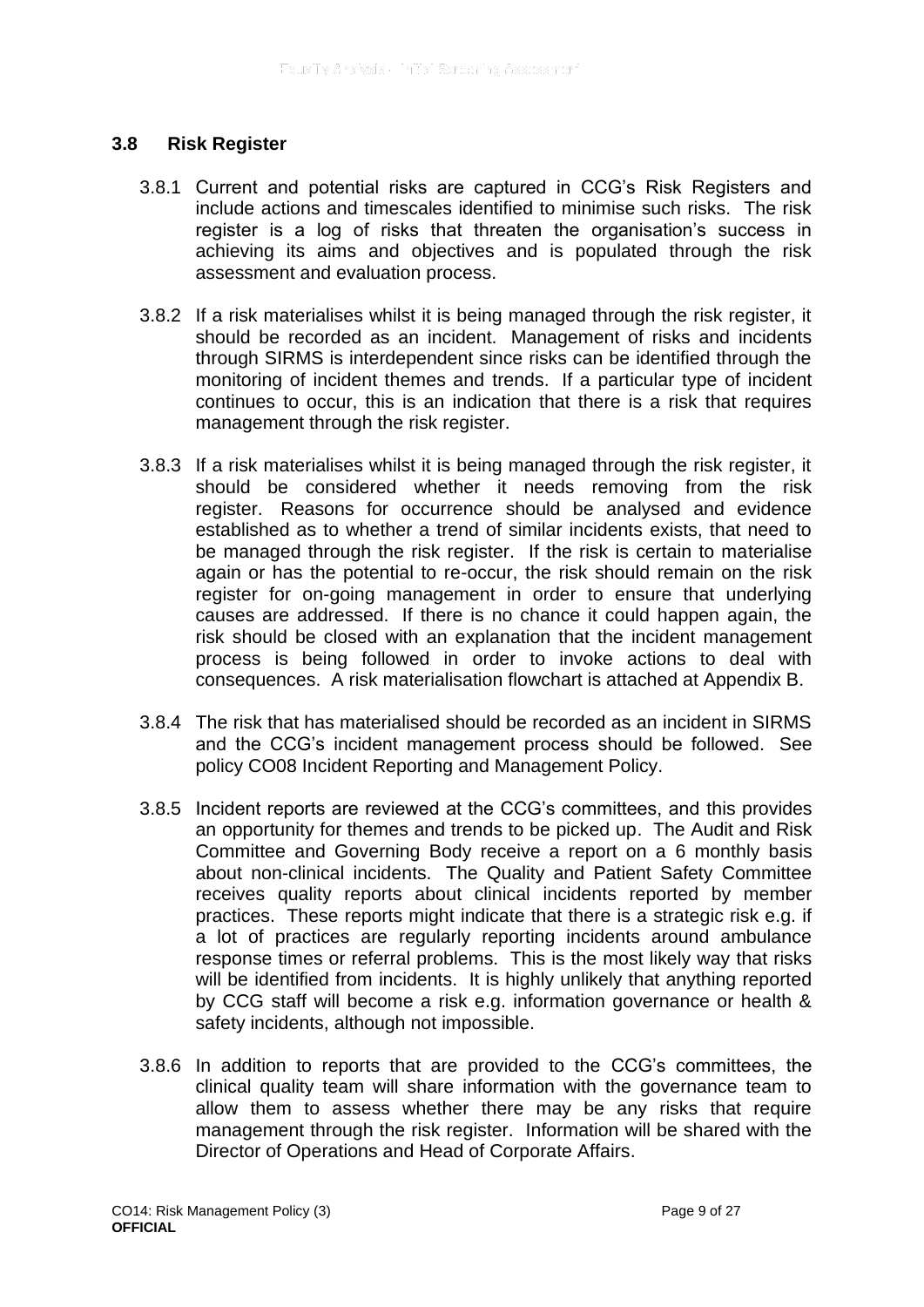3.8.7 The register contains a local record of all current and potential risks for each area or function that the CCG is accountable for, as identified by the appropriate function lead(s). The Registers are updated by Risk Owners on a monthly basis and are reviewed by committees as per the frequencies set out in section 5.3 below.

NECS produce the monthly risk register/exception report the day after deadline for risk register updates if there are any outstanding issues or overdue risks an escalation process is implemented. The escalation process is outlined in Appendix C STCCG Risk register escalation of overdue risks process flow chart.

3.8.8 There is separate guidance which provides further detail and advice on the completion of risk registers, supported by a training programme for the leads involved in their completion. The Safeguard Incident & Risk Management System (SIRMS) Risk Register Standard Operating Procedure can be accessed via the CCGs internet.

## <span id="page-9-0"></span>**4. Duties and Responsibilities**

| <b>Council of</b><br><b>Practices</b>     | The Council of Practices has delegated responsibility to<br>the governing body (GB) for setting the strategic context in<br>which organisational process documents are developed,<br>and for establishing a scheme of governance for the<br>formal review and approval of such documents.                                                                                                                                                                                                                                                                                               |  |  |
|-------------------------------------------|-----------------------------------------------------------------------------------------------------------------------------------------------------------------------------------------------------------------------------------------------------------------------------------------------------------------------------------------------------------------------------------------------------------------------------------------------------------------------------------------------------------------------------------------------------------------------------------------|--|--|
| Governing<br><b>Body</b>                  | The governing body has delegated responsibility from<br>members for setting the strategic context in which                                                                                                                                                                                                                                                                                                                                                                                                                                                                              |  |  |
|                                           | organisational process documents are developed, and for<br>establishing a scheme of governance for the formal review<br>and approval of such documents.                                                                                                                                                                                                                                                                                                                                                                                                                                 |  |  |
| <b>Audit and Risk</b><br><b>Committee</b> | The audit and risk committee (ARC) has overall<br>responsibility for assuring the governing body that the<br>CCG has an effective system of internal control and risk<br>management in place.                                                                                                                                                                                                                                                                                                                                                                                           |  |  |
|                                           | The committee reviews the assurance framework and risk<br>management systems and processes, which includes a<br>review of the corporate risk register. It reports annually on<br>its work in support of the annual governance statement,<br>specifically commenting on the fitness for purpose of the<br>governance and assurance arrangements, the extent to<br>which it considers the application of risk management as a<br>discipline to be embedded within the organisation. The<br>ARC has overall responsibility for risk management,<br>including reviewing the risk registers. |  |  |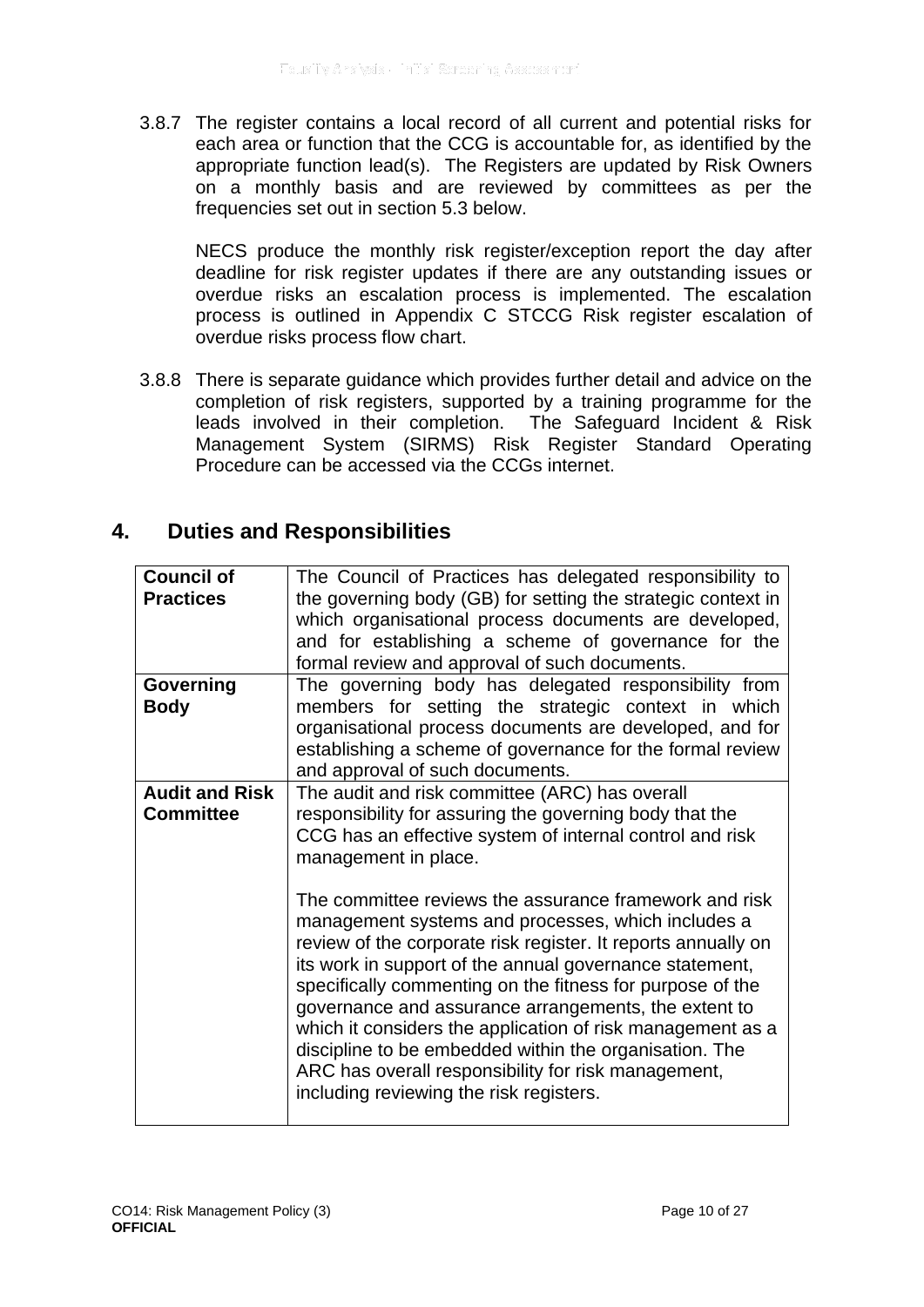| <b>Joint Quality</b><br>and Patient<br><b>Safety</b><br><b>Committee</b> | The principal purpose of the joint quality and patient safety<br>committee (Joint QPSC) is to exercise on behalf of the<br>governing body those functions that are delegated to it in<br>respect of the development, implementation and<br>monitoring of clinical quality, patient safety and<br>safeguarding risks and clinical governance. In particular,<br>by providing assurance on the systems and processes by<br>which the governing body leads, directs and controls its<br>functions in order to achieve the organisation's objectives<br>and ensure the commissioning of high quality, safe patient<br>care.                                                                                                                                                                                                                                                                                       |
|--------------------------------------------------------------------------|---------------------------------------------------------------------------------------------------------------------------------------------------------------------------------------------------------------------------------------------------------------------------------------------------------------------------------------------------------------------------------------------------------------------------------------------------------------------------------------------------------------------------------------------------------------------------------------------------------------------------------------------------------------------------------------------------------------------------------------------------------------------------------------------------------------------------------------------------------------------------------------------------------------|
| <b>Chief Officer</b>                                                     | The Chief Officer has overall responsibility for the strategic<br>direction and operational management, including ensuring<br>that CCG process documents comply with all legal,<br>statutory and good practice guidance requirements. In<br>accordance with the Scheme of Delegation, the Director of<br>Operations has responsibility for Strategic Risk<br>Management including the Governing Body Assurance<br>Framework.                                                                                                                                                                                                                                                                                                                                                                                                                                                                                  |
| <b>Director of</b><br><b>Operations</b>                                  | The Director of Operations is the Director lead with<br>responsibility for the strategic risk management and will:<br>ensure the implementation of an effective risk<br>management framework, supporting risk management<br>systems and internal control;<br>continually promote risk management and demonstrate<br>leadership, involvement and support;<br>ensure an appropriate committee structure is in place<br>and develop the corporate governance and assurance<br>framework;<br>ensure all directors and senior leads are aware of their<br>managerial responsibility for risk management.                                                                                                                                                                                                                                                                                                           |
| <b>Head of</b><br>Corporate<br><b>Affairs</b>                            | The operations manager is the lead for risk management<br>and has a responsibility for:<br>ensuring risk management systems are in place<br>throughout the CCG, co-ordinating risk management in<br>accordance with this policy;<br>ensuring the assurance framework is regularly<br>$\bullet$<br>reviewed and updated;<br>ensuring that there is an appropriate external review of<br>the CCG's risk management systems and that these<br>are reported to the governing body;<br>overseeing the management of risks as identified by<br>the audit and risk committee, ensuring risk action plans<br>are put in place, regularly monitored and implemented;<br>incorporating risk management as a management<br>technique within the performance management<br>arrangements for the organisation;<br>ensuring that systems are place for assuring the<br>commissioning of high quality and safe services, and |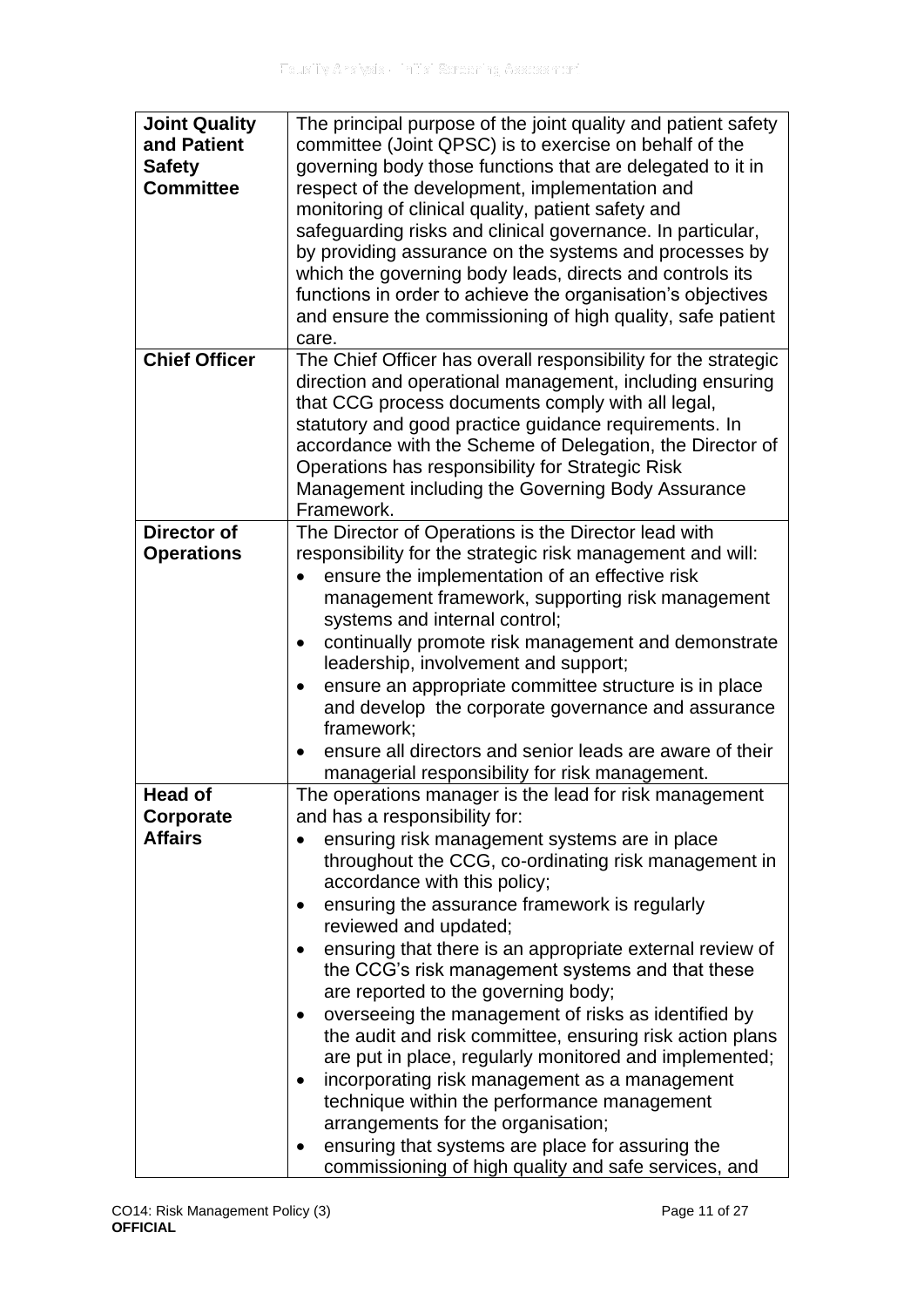|                     | the on-going monitoring of the same;                                                                                   |  |  |  |
|---------------------|------------------------------------------------------------------------------------------------------------------------|--|--|--|
|                     | ensure incidents, claims and complaints are and<br>$\bullet$                                                           |  |  |  |
|                     | managed used the appropriate procedures.                                                                               |  |  |  |
| <b>Senior leads</b> | All senior leads have a responsibility to incorporate risk                                                             |  |  |  |
|                     | management within all aspects of their work and are                                                                    |  |  |  |
|                     | responsible for ensuring the implementation of this policy                                                             |  |  |  |
|                     | by:                                                                                                                    |  |  |  |
|                     | demonstrating personal involvement and support for                                                                     |  |  |  |
|                     | the promotion of risk management;                                                                                      |  |  |  |
|                     | ensuring staff under their management are aware of<br>$\bullet$                                                        |  |  |  |
|                     | their risk management responsibilities in relation to this                                                             |  |  |  |
|                     | framework;                                                                                                             |  |  |  |
|                     | setting personal objectives for risk management and<br>٠                                                               |  |  |  |
|                     | monitoring their achievement;                                                                                          |  |  |  |
|                     | ensuring risks are identified, managed and mitigating<br>٠                                                             |  |  |  |
|                     | actions are implemented in functions for which they are                                                                |  |  |  |
|                     | accountable;                                                                                                           |  |  |  |
|                     | ensuring a risk register is established and maintained<br>that relates to their area of responsibility, ensuring risks |  |  |  |
|                     | are escalated where they are of a strategic in nature;                                                                 |  |  |  |
|                     | ensure incidents, claims and complaints are reported                                                                   |  |  |  |
|                     | and managed used the appropriate procedures.                                                                           |  |  |  |
| <b>All Staff</b>    | staff, including temporary and agency staff, are<br>All                                                                |  |  |  |
|                     | responsible for:                                                                                                       |  |  |  |
|                     | Compliance with relevant process documents. Failure                                                                    |  |  |  |
|                     | to comply may result in disciplinary action being                                                                      |  |  |  |
|                     | taken.                                                                                                                 |  |  |  |
|                     | with the development<br>Co-operating<br>and                                                                            |  |  |  |
|                     | implementation of policies and procedures and as part                                                                  |  |  |  |
|                     | of their normal duties and responsibilities.                                                                           |  |  |  |
|                     | Identifying the need for a change in policy or                                                                         |  |  |  |
|                     | procedure as a result of becoming aware of changes                                                                     |  |  |  |
|                     | in practice, changes to statutory requirements, revised                                                                |  |  |  |
|                     | professional or clinical standards and local/national                                                                  |  |  |  |
|                     | and advising their<br>directives,<br>line<br>manager                                                                   |  |  |  |
|                     | accordingly.                                                                                                           |  |  |  |
|                     | Identifying training needs in respect of policies and<br>$\bullet$                                                     |  |  |  |
|                     | procedures and bringing them to the attention of their                                                                 |  |  |  |
|                     | line manager.                                                                                                          |  |  |  |
|                     | Attending training / awareness sessions<br>when                                                                        |  |  |  |
|                     | provided.                                                                                                              |  |  |  |
| <b>NECS</b>         | The senior governance manager and senior governance                                                                    |  |  |  |
|                     | officer will provide risk management support and advice to                                                             |  |  |  |
| <b>AuditOne</b>     | the CCG as part of a service line agreement.<br>Manages fraud on behalf of NHS South Tyneside CCG.                     |  |  |  |
|                     |                                                                                                                        |  |  |  |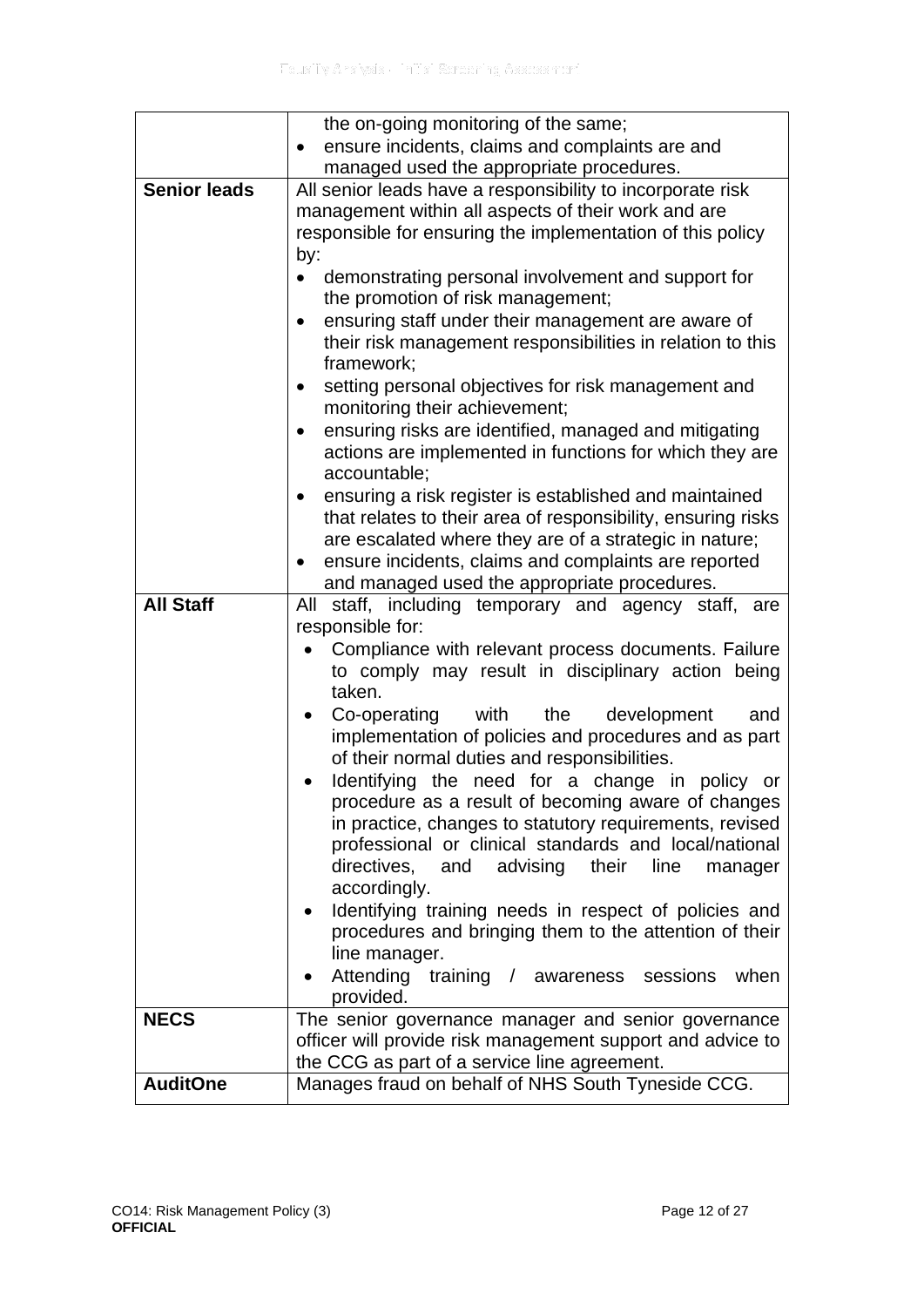## <span id="page-12-0"></span>**5. Implementation**

- 5.1 This policy will be available to all staff for use and be available through the intranet and public websites for the CCG.
- 5.2 The CCG has adopted a standardised framework for the assessment and analysis of all risks encountered in the organisation and which is set out in this policy. The implementation of this policy is achieved through the completion of the risk register. It is also supported by a detailed reporting structure through its various committees and which are described in the policy. Directors and senior leads will be responsible for ensuring the policy is implemented in their areas of responsibility and compliance with this policy may be monitored through a process of auditing as set out by the Governing Body.
- 5.3 The Governing Body has overall responsibility for governance, assurance and management of risk. The Governing Body has a duty to assure itself that the organisation has properly identified the risks it faces and that it has processes and controls in place to mitigate those risks and the impact they have on the organisation and its stakeholders. The Governing Body discharges this duty through the Audit and Risk Committee which:
	- Identifies risks to achievement of its delivery areas.
	- Identifies risks associated with transitional arrangements.
	- Monitors these via the Assurance Framework.
	- Ensures that there is a structure in place for the effective management of risk through the CCG.
	- Approves and reviews risk management policy on a two yearly basis.

Risk registers are updated on a monthly basis and are reviewed as follows:

- Quarterly at **Audit and Risk Committee** (All risks which are EXTREME, HIGH and MODERATE).
- Three times per year by the **Governing Body** (All risks which are EXTREME, HIGH and MODERATE).
- Bi monthly at **Joint Quality and Patient Safety Committee** (quality and safeguarding risks which are EXTREME, HIGH and MODERATE).
- LOW risks are considered at **team level** under the guidance of the relevant Director.
- 5.4 The CCG will produce and maintain a Governing Body Assurance Framework (AF). The AF forms part of the overall governance arrangements of the CCG and is a key component of the organisation's internal control arrangements. The AF forms a significant part of the assurance given by the Chief Officer in the Annual Governance Statement. It will be prepared at the start of each financial year when the organisation's strategic objectives are known. It should be prepared with the involvement of senior leaders, reviewed by the Audit and Risk Committee. It will also be approved by the Governing Body and reviewed by it at least six monthly.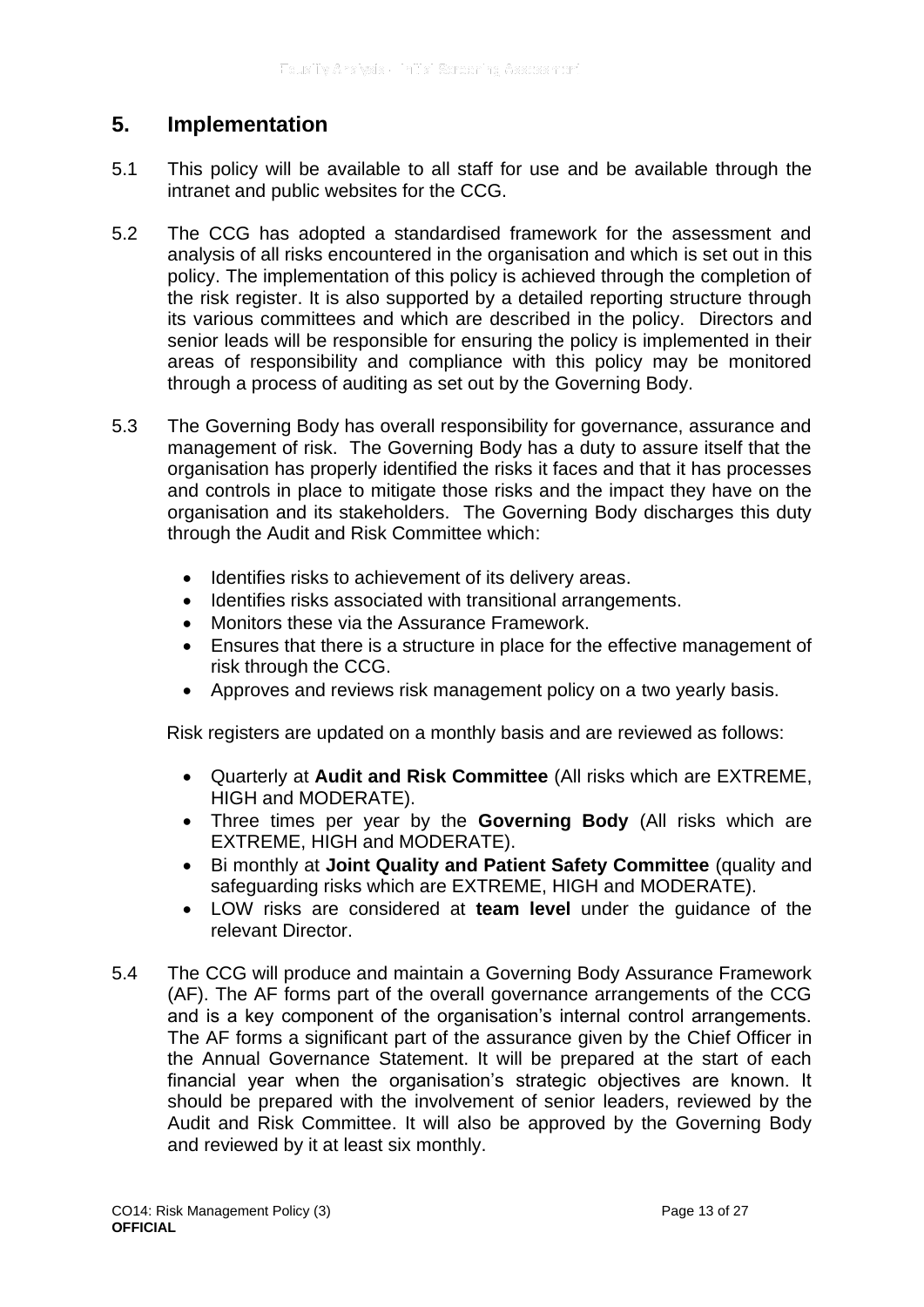5.5 The CCG recognise the risk that fraud, bribery and corruption pose to its resources. This risk is included in the corporate (strategic) risk register with an appropriate internal risk owner identified. Operational management and recording of detailed fraud, bribery and corruption risks will be carried out by the CCG's counter fraud provider, AuditOne, as agreed in the counter fraud workplan and using their fraud risk planning tool.

Regular meetings will be held between key CCG staff (i.e. CFO, Head of Corporate Affairs, etc.) and the AuditOne counter fraud specialist to review existing and emerging risks. Regular reports will be provided to the Audit and Assurance Committee to ensure effective executive and non-executive level monitoring of fraud, bribery and corruption risks.

## <span id="page-13-0"></span>**6. Training Implications**

The Director of Operations will ensure that the necessary training or education needs and methods required to implement the policy and procedure(s) are identified and resourced or built into the delivery planning process. This may include identification of external training providers or development of an internal training process.

The training required to comply with this policy is key to the successful implementation of this policy and embedding a culture of risk management in the organisation. Through a training and education programme staff will have the opportunity to develop more detailed knowledge and appreciation of the role of risk management. Training and education in risk management will be offered through regular staff induction programmes and a rolling programme of risk management and training programmes.

#### <span id="page-13-1"></span>**7. Related Documents**

#### **7.1 Other related policy documents**

This policy is also supported by the business continuity plan, incident reporting and management policy and health and safety policy.

#### **7.2 Legislation and statutory requirements**

The policy has been developed with reference to Department of Health publications and publications of expert bodies on governance and risk management as follows:

- Data Protection Act 2018
- Principles and framework contained in the legislation including:
- Health and Safety at Work Act 1974
- Data Security and Protection toolkit [replaced IG Toolkit]

#### **7.3 Best practice recommendations**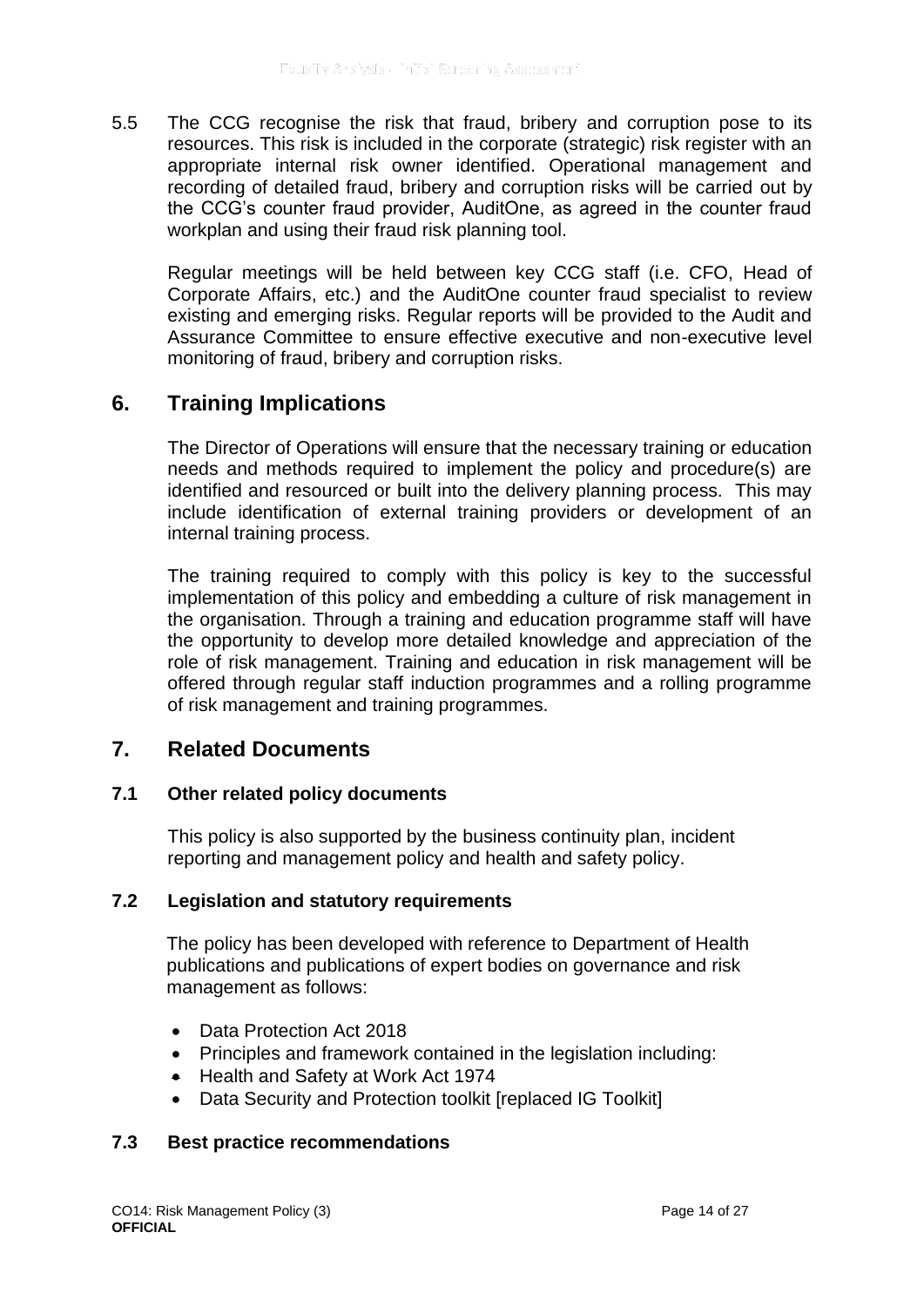- NHS Audit Committee Handbook, 4<sup>th</sup> edition (2018)
- NHS Governance, 4<sup>th</sup> edition (2017)
- Building the Assurance Framework: A practical guide for NHS Boards March 2003. Gate log Reference1054
- New Integrated Governance Handbook (2016)
- Intelligent Commissioning Board (2006 & 2009)
- Taking it on Trust Audit Commission (2009) Institute of Risk Management
- The Healthy NHS Board: principles for good governance (2010)
- Health and Safety Executive guidance
- NHS England's core standards for emergency preparedness, resilience and response

## <span id="page-14-0"></span>**8. Monitoring, Review and Archiving**

#### **8.1 Monitoring**

The Governing Body will agree a method for monitoring the dissemination and implementation of this policy. Monitoring information will be recorded in the policy database.

#### **8.2 Review**

- 8.2.1 The Governing Body will ensure that this policy document is reviewed in accordance with the timescale specified at the time of approval. No policy or procedure will remain operational for a period exceeding two years without a review taking place.
- 8.2.2 Staff who become aware of any change which may affect a policy should advise their line manager as soon as possible. The Governing Body will then consider the need to review the policy or procedure outside of the agreed timescale for revision.
- 8.2.3 For ease of reference for reviewers or approval bodies, changes should be noted in the 'document history' table on the front page of this document.

NB: If the review consists of a change to an appendix or procedure document, approval may be given by the sponsor director and a revised document may be issued. Review to the main body of the policy must always follow the original approval process.

#### **8.3 Archiving**

The Governing Body will ensure that archived copies of superseded policy documents are retained in accordance with Records Management: Code of Practice for Health and Social Care 2016.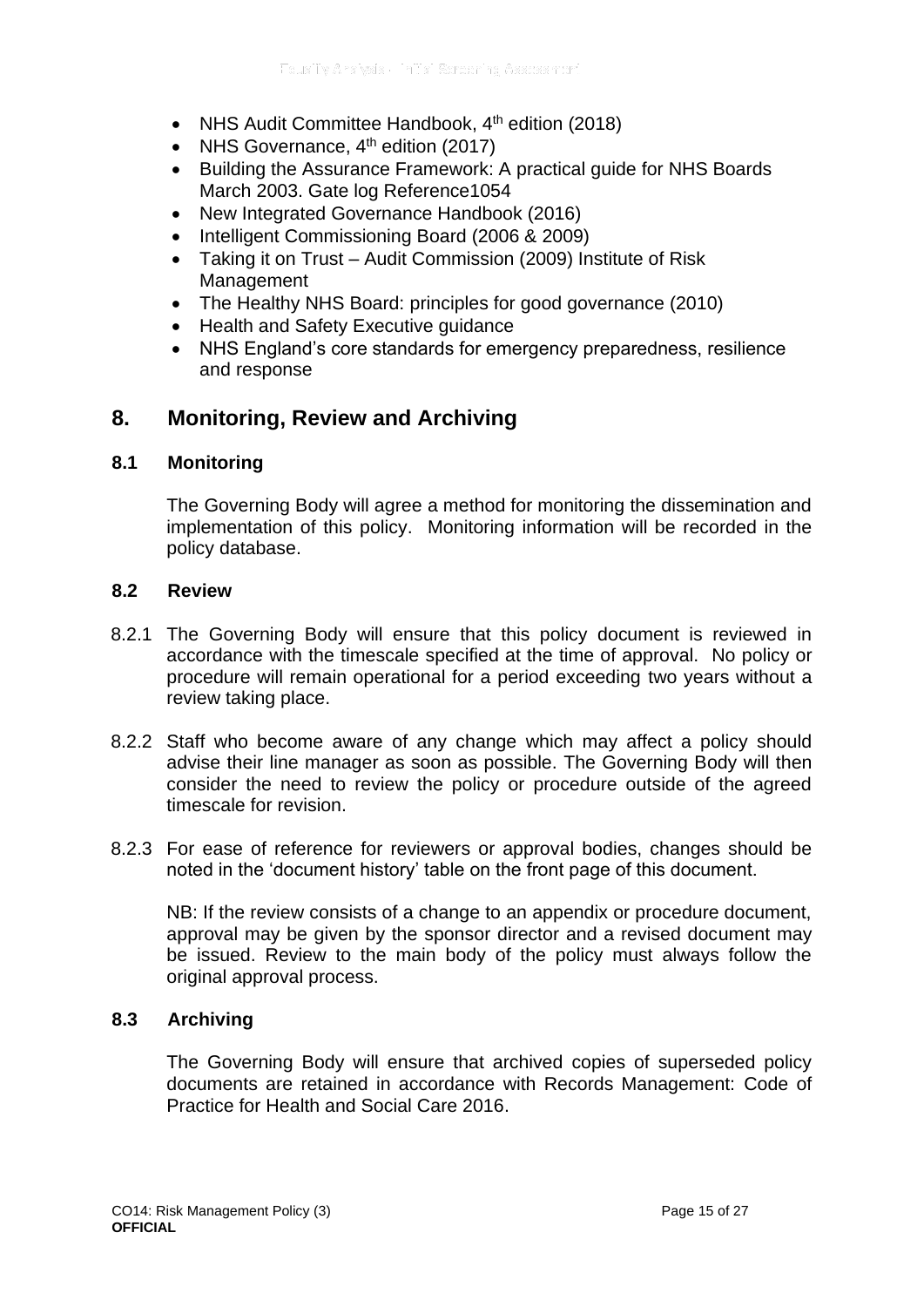#### <span id="page-15-0"></span>**Appendix A - Risk assessment and escalation process**

#### **Step 1: Determine the consequence score**

This is offered as guidance when completing a risk assessment, either when an incident has occurred or if the consequence of potential risks is being considered.

Choose the most appropriate domain for the identified risk from the left hand side of the table. Then work along the columns in same row to assess the severity of the risk on the scale of 1 to 5 to determine the consequence score, which is the number given at the top of the column. Note consequence will either be negligible, minor, moderate, major or catastrophic.

| Impact                                   | 1. Very Low                                                                           | 2. Low                                                                                                                                                                                                                                                                                 | 3. Moderate                                                                                                                                                                                                                                                                                                                                                                                                                                                                   | 4. High                                                                                                                                                                                                                                        | 5. Very High                                                                             |
|------------------------------------------|---------------------------------------------------------------------------------------|----------------------------------------------------------------------------------------------------------------------------------------------------------------------------------------------------------------------------------------------------------------------------------------|-------------------------------------------------------------------------------------------------------------------------------------------------------------------------------------------------------------------------------------------------------------------------------------------------------------------------------------------------------------------------------------------------------------------------------------------------------------------------------|------------------------------------------------------------------------------------------------------------------------------------------------------------------------------------------------------------------------------------------------|------------------------------------------------------------------------------------------|
| A. Injury                                | Minor injury not requiring<br>first aid.                                              | Minor injury or illness,<br>first aid treatment<br>needed.                                                                                                                                                                                                                             | RIDDOR / Agency reportable.                                                                                                                                                                                                                                                                                                                                                                                                                                                   | Major injuries or long-term<br>incapacity / disability.                                                                                                                                                                                        | Death or major<br>permanent incapacity.                                                  |
| <b>B.</b> Patient<br>experience          | Unsatisfactory patient<br>experience not directly<br>related to patient care.         | <b>Unsatisfactory patient</b><br>experience - readily<br>resolvable.                                                                                                                                                                                                                   | Mismanagement of patient<br>care.                                                                                                                                                                                                                                                                                                                                                                                                                                             | Serious mismanagement of<br>patient care.                                                                                                                                                                                                      | <b>Totally unsatisfactory</b><br>patient outcome or<br>experience.                       |
| C. Service /<br>business<br>interruption | Loss / interruption>1<br>hour.                                                        | Loss / interruption>8<br>hours.                                                                                                                                                                                                                                                        | Loss / interruption>1 day.                                                                                                                                                                                                                                                                                                                                                                                                                                                    | Loss / interruption>1 week.                                                                                                                                                                                                                    | <b>Prolonged loss of service</b><br>or facility.                                         |
| D. Staffing<br>and skill mix             | Short term low staffing<br>level temporarily reducing<br>service quality              | Ongoing low staffing<br>level reducing service<br>quality.                                                                                                                                                                                                                             | Late delivery of key objective /<br>service due to lack of staff.<br><b>Ongoing unsafe staffing</b>                                                                                                                                                                                                                                                                                                                                                                           | Uncertain delivery of key<br>objective / service due to lack of<br>staff.                                                                                                                                                                      | Non-delivery of key<br>objective / service due of<br>lack of staff.                      |
| E. Financial /<br>asset                  | Funded/partially funded<br>between £0 and £10k.<br>Unfunded between £0                | Funded/partially funded<br>between £10k and<br>£50k.                                                                                                                                                                                                                                   | <b>Funded/partially funded</b><br>between £50k and £100k.                                                                                                                                                                                                                                                                                                                                                                                                                     | <b>Funded/partially funded between</b><br>£100k and £1m.                                                                                                                                                                                       | <b>Funded/partially funded</b><br>over £1m.                                              |
|                                          | and £10k                                                                              | Unfunded between<br>£10k and £25k                                                                                                                                                                                                                                                      | Unfunded between £25k and<br>£50k                                                                                                                                                                                                                                                                                                                                                                                                                                             | Unfunded between £50k and<br>£500k                                                                                                                                                                                                             | <b>Unfunded over £500k</b>                                                               |
| F. Inspection /<br>audit                 | Minor recommendations.<br>Minor noncompliance with<br>standards and/or policies.      | <b>Recommendations</b><br>given.<br>Non-compliance with<br>standards and/or<br>policies.                                                                                                                                                                                               | <b>Reduced rating.</b><br>Challenging<br>recommendations.<br>Non-compliance with core                                                                                                                                                                                                                                                                                                                                                                                         | Enforcement action.<br>Critical report and Low rating.<br>Major noncompliance with core<br>standards and/or policies.                                                                                                                          | Prosecution.<br><b>Zero rating</b><br><b>Severely critical report.</b>                   |
| G. Adverse<br>publicity /<br>reputation  | Rumours.                                                                              | Short term damage<br>with stakeholders<br>Minor effect on staff<br>morale.                                                                                                                                                                                                             | standards and/or policies.<br>Longer term damage with<br>individual stakeholders<br>Significant effect on staff<br>morale.                                                                                                                                                                                                                                                                                                                                                    | Widespread stakeholder<br>damage<br>Local media $>$ 3 days                                                                                                                                                                                     | <b>Sustained and</b><br>widespread stakeholder<br>damage<br>National media > 3 days      |
| H. Data<br>Security and<br>Protection    | There is absolute<br>certainty that no adverse<br>effect can arise from the<br>breach | A minor adverse effect<br>must be selected where<br>there is no absolute<br>certainty.<br>A minor adverse effect<br>may be:<br>The cancellation of a<br>procedure but does not<br>involve any additional<br>suffering.<br>Disruption to those who<br>need the data to do<br>their job. | An adverse effect may be:<br><b>Release of confidential</b><br>information into the public<br>domain leading to<br>embarrassment.<br>Unavailability of information<br>leading to the cancellation of a<br>procedure that has the<br>potential of prolonging<br>suffering but does not lead to<br>a decline in health.<br>Prevention of someone doing<br>their job such as cancelling a<br>procedure that has the<br>potential of prolonging<br>suffering but does not lead to | Potential pain and suffering /<br>financial loss:<br>Reported suffering and decline<br>in health arising from the breach.<br>Some financial detriment<br>occurred.<br>Loss of bank details leading to<br>loss of funds.<br>Loss of employment. | Death / catastrophic<br>event:<br>A person dies or suffers a<br>catastrophic occurrence. |

a decline in health.

#### **Table 1: Consequence score**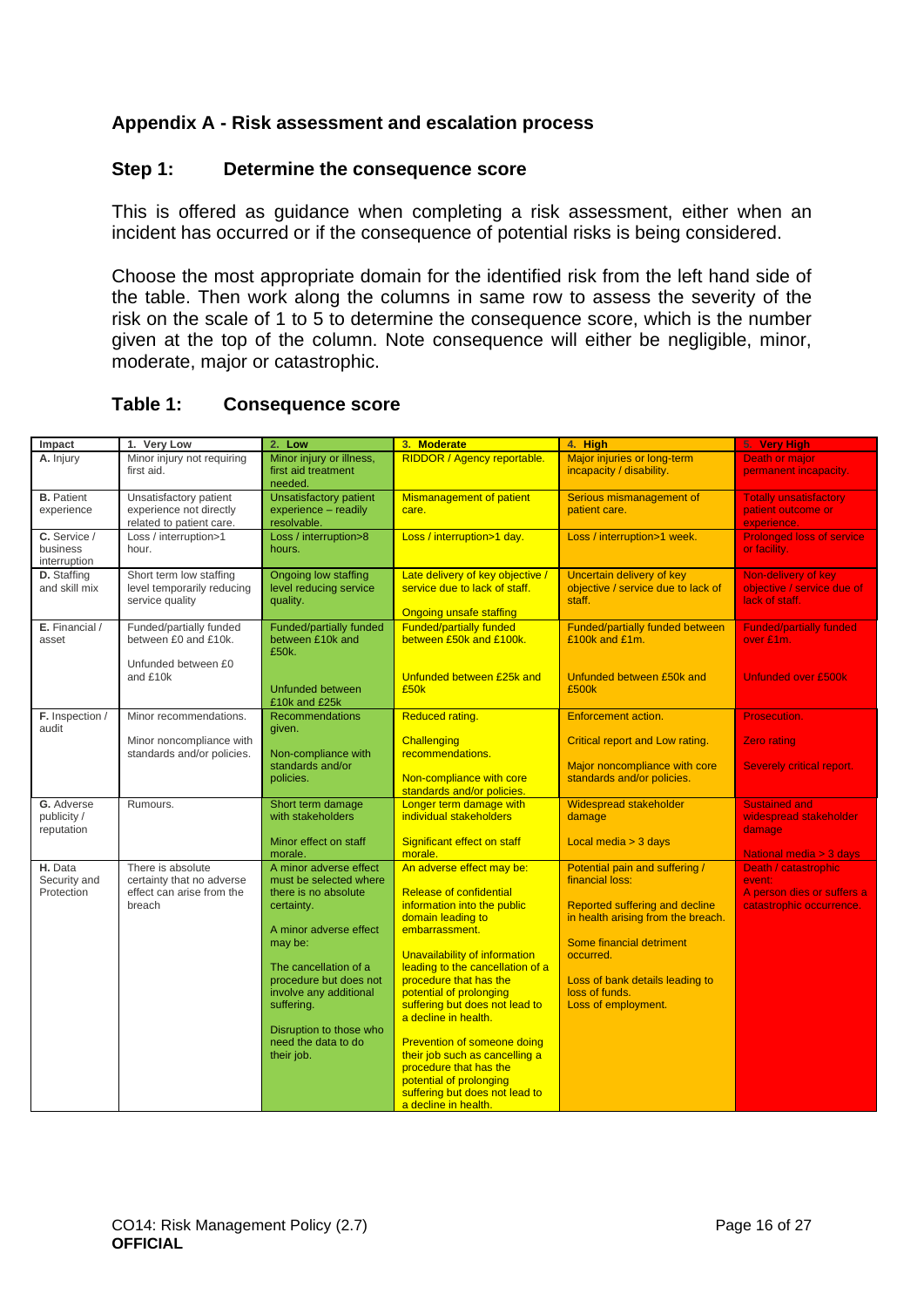#### **Step 2: Determine the likelihood score**

Now determine what is the likelihood of the impact occurring.

The frequency-based score is appropriate in most circumstances and is easier to identify. It should be used whenever it is possible to identify a frequency. The frequency-based score will either be classed as rare, unlikely, possible, likely or almost certain.

| Likelihood<br>score                                         |                                                                    | $\mathbf{2}$                                      | 3                                    | 4                                              | 5                                                         |
|-------------------------------------------------------------|--------------------------------------------------------------------|---------------------------------------------------|--------------------------------------|------------------------------------------------|-----------------------------------------------------------|
| <b>Descriptor</b>                                           | Rare                                                               | <b>Unlikely</b>                                   | <b>Possible</b>                      | <b>Likely</b>                                  | <b>Almost certain</b>                                     |
| <b>Frequency</b><br>How often<br>might it/does<br>it happen | Only occurs in<br>exceptional<br>circumstances,<br>> 5-year period | Could occur at<br>sometime within 1<br>to 5 years | Could occur in the<br>next 12 months | Will probably<br>occur in the next<br>6 months | <b>Expected to occur</b><br>in the next $3 - 6$<br>months |

| Table 2: | <b>Likelihood score</b> |
|----------|-------------------------|
|----------|-------------------------|

#### **Step 3: Assigning a risk rating**

Now apply the consequence and likelihood ratings to give you a risk rating for each of the risks you have identified. Calculate the risk rating by multiplying the consequence by the likelihood: C (consequence)  $x L$  (likelihood) = R (risk score)

|                    | <br>$\sqrt{2}$<br>Likelihood |                         |                 |                         |                          |
|--------------------|------------------------------|-------------------------|-----------------|-------------------------|--------------------------|
|                    | 1                            | $\mathbf{2}$            | 3               | $\overline{\mathbf{4}}$ | 5                        |
| <b>Consequence</b> | Rare                         | <b>Unlikely</b>         | <b>Possible</b> | <b>Likely</b>           | <b>Almost</b><br>certain |
| 5 Catastrophic     | 5                            | 10                      | 15              | 20                      | 25                       |
| 4 Major            | 4                            | $\overline{\mathbf{8}}$ | 12              | <b>16</b>               | 20                       |
| 3 Moderate         | 3                            | $6\phantom{1}6$         | 9               | 12                      | 15                       |
| 2 Minor            | $\overline{2}$               | $\overline{\mathbf{4}}$ | $6\phantom{1}6$ | $\overline{\mathbf{8}}$ | 10                       |
| 1 Low              | 1                            | $\overline{2}$          | 3               | $\overline{\mathbf{4}}$ | 5                        |

#### **Table 3: Risk rating = consequence x likelihood (C x L)**

For grading risk, the scores obtained from the risk matrix are assigned grades as follows: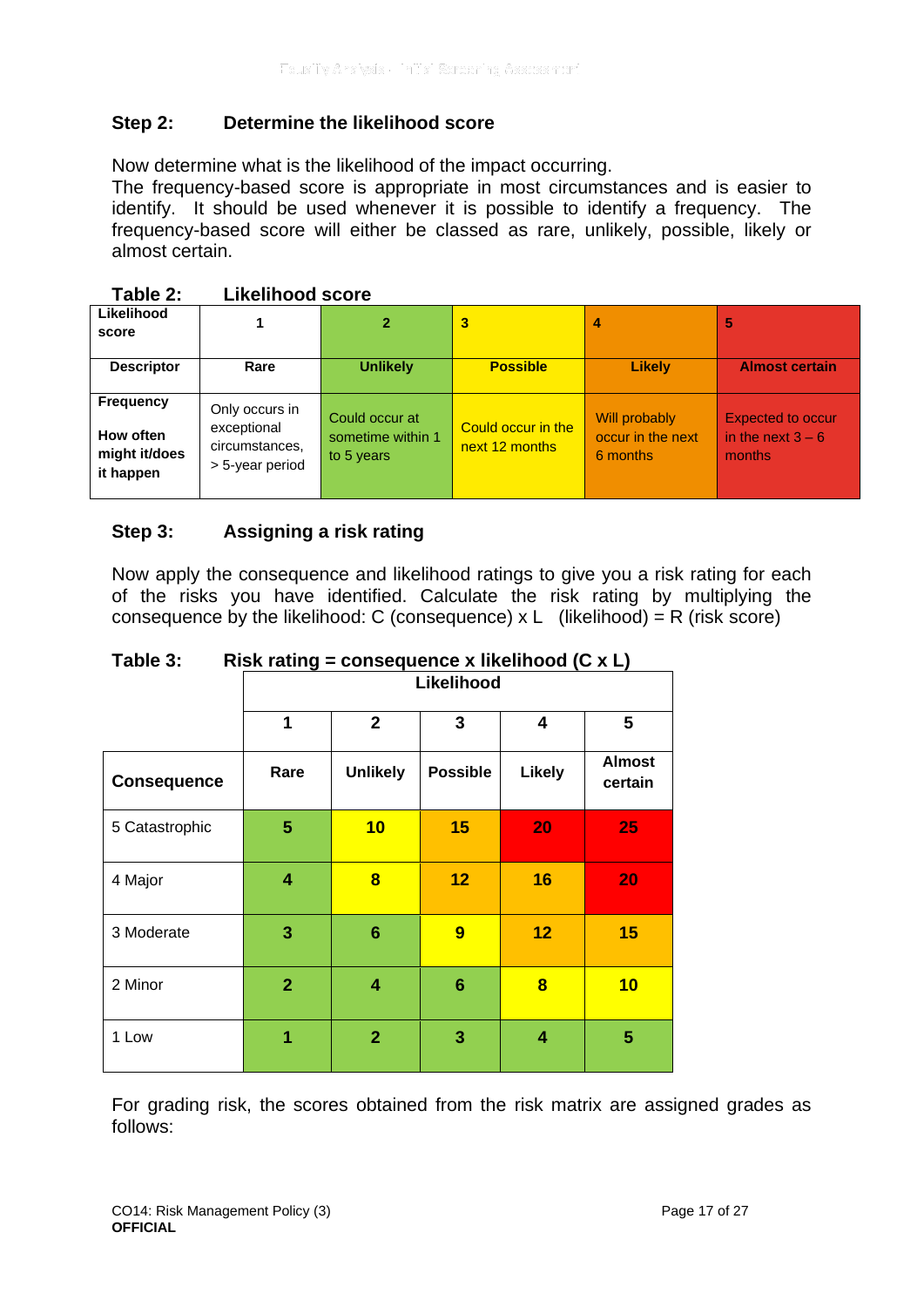| $1 - 6$   | Low risk      |
|-----------|---------------|
| $8 - 10$  | Moderate risk |
| $12 - 16$ | High risk     |
| $20 - 25$ | Extreme risk  |

#### **Step 4: Control measures**

Consider the control measures that should be in place to mitigate the risk. Identify and record any gaps in controls.

#### **Step 5: Assessing the effectiveness of control(s)**

For each of the risks (and especially extreme and high risks) identify the controls that are in place. For example, in an operational setting and where an incident may have occurred, the controls may take the form of a policy, guideline, procedure or process, etc. For risks that have been identified as preventing achievement of organisational objectives then the control is likely to be a management action plan.

#### **Table 4: Assessing the effectiveness of control(s)**

Review the control(s) for each of the risks and apply the following criteria:

| Satisfactory:    | Controls are strong and operating properly,<br>providing a reasonable level of assurance<br>that objectives are being delivered.                                                                                                               |
|------------------|------------------------------------------------------------------------------------------------------------------------------------------------------------------------------------------------------------------------------------------------|
| Some Weaknesses: | Some control weaknesses/inefficiencies<br>have been identified. Although these are not<br>considered to present a serious risk<br>exposure, improvements are required to<br>provide reasonable assurance that<br>objectives will be delivered. |
| Weak:            | Controls do not meet any acceptable<br>standard, as many<br>weaknesses/inefficiencies exist. Controls do<br>not provide reasonable assurance that<br>objectives will be achieved.                                                              |

#### **Step 6: Align the risk to corporate objective/delivery area**

The risk should be aligned to the delivery area that it will impact on. South Tyneside delivery areas are:

- 1. Performance
- 2. Finance & QIPP
- 3. Organisational
- 4. Quality and Safeguarding

#### **Step 7: Align to objective**

The risk should be aligned to the current organisational objective that it will impact on. The CCG's objectives are: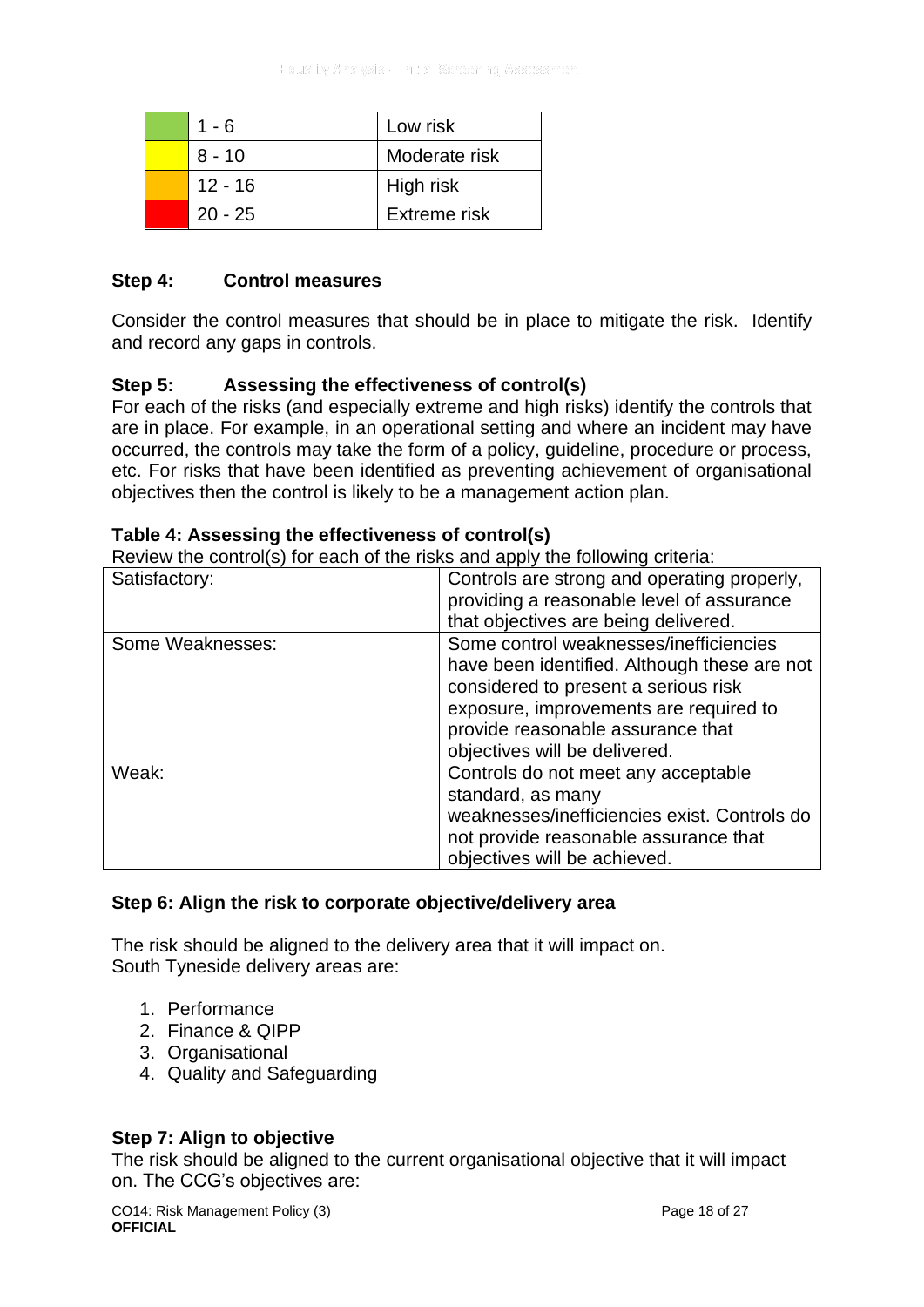- 1. Developing and delivering the CCGs key strategic priorities.
- 2. Making the best use of resources.
- 3. Improving patient experience and wellbeing
- 4. Ensuring the CCG is a well-led organisation.

#### **Step 8: Developing an action plan**

An action plan must be developed for all risks with a score of 15 or above. However, it is useful to develop an action plan regardless of risk score in order to record progress on control measures and who is responsible for carrying them out.

#### **Step 9: Determine the frequency of review**

The frequency of review should also be specified as this will need to be added to SIRMS 'Review Details' section by choosing the appropriate option from the drop down list.

#### **Risk Updates**

Risks should be reviewed and updated on a regular basis.

Please follow the guidance below:

- Before entering your update, ensure you have created a new version by clicking on 'New Version'.
- Scroll down to 'Controls and Assurances', click on each control measure in turn and edit to enter the assurance against each control. You will also need to alter the control effectiveness accordingly. You can also enter any new controls. *NB: As long as you have created a new version you can overwrite the assurance from the previous version as this will be archived in the previous version, and will provide an audit trail of progress. This will ensure that only the current position is seen on the printed risk register.*
- Scroll down to 'Action Plan', add any 'New' actions and update any existing actions by clicking on each action in turn and edit to provide an update on progress where possible. *NB: Please ensure you provide your update in the 'Progress' section.*
- Scroll down to 'Review Details', click on 'New' and enter the actual 'Review Date' (you can use the calendar for this). Please also enter the name of the person the risk was 'Reviewed By'. Then, in 'Details of Review' please describe what has been updated, e.g. controls and assurances; action plan; changes to residual risk rating. This section can also be used to highlight where (i.e. which committee) the risk will be discussed and also if closure is recommended.
- Scroll down to 'Residual Risk Rating' and where appropriate enter/amend the residual consequence and likelihood scores. Remember, this should correspond with the 'Risk Level' at the top of the form.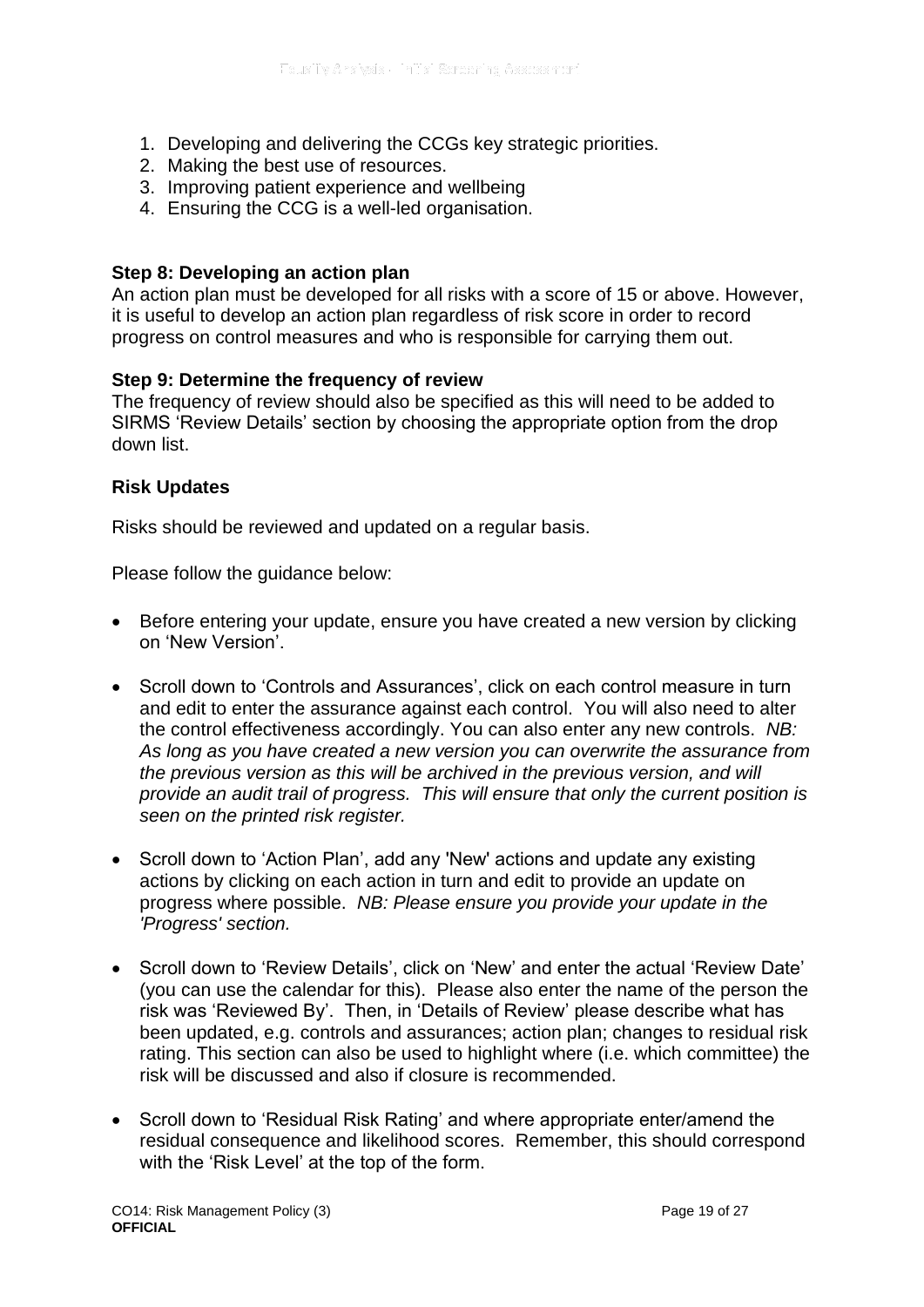#### **Residual risk rating**

This is the consequence and likelihood after the control measures have been applied and actions on the action plan have been implemented. Taking into account the initial risk rating and the assessment of the effectiveness of the control together, you can now assess the residual risk that needs to be managed. The consequence and likelihood ratings should be applied, as in table 3 above.

#### **Risk Management Action Guide**

Where risks have been identified and scored, then the following escalation arrangements should be used.

#### **The table below provides a suggested action guide for the management of a risk:**

| <b>Risk</b><br>Rating | <b>RAG Rating</b> | Action                                                                                                                                                                                      | <b>Level of Authority</b>                                   |
|-----------------------|-------------------|---------------------------------------------------------------------------------------------------------------------------------------------------------------------------------------------|-------------------------------------------------------------|
| $20 - 25$             | <b>Red</b>        | Significant probability that major<br>harm will occur if control<br>measures are not implemented<br><b>URGENT</b> action required.<br>Director may consider limiting or<br>halting activity | <b>Warrants Chief</b><br>Officer attention                  |
| $12 - 16$             | Amber             | Unacceptable level of risk<br>exposure which requires<br>constant monitoring and controls<br>at Directorate level                                                                           | <b>Warrants Director</b><br>attention                       |
| $8 - 10$              | Yellow            | Moderate probability of moderate<br>harm if control measures are not<br>implemented. Action in mediate<br>term                                                                              | Warrants Head of<br>Service/Senior<br><b>Lead Attention</b> |
| $1 - 6$               | Green             | The majority of control measures<br>are in place. Harm severity is<br>small. Action may be long term                                                                                        | Warrants manager<br>attention                               |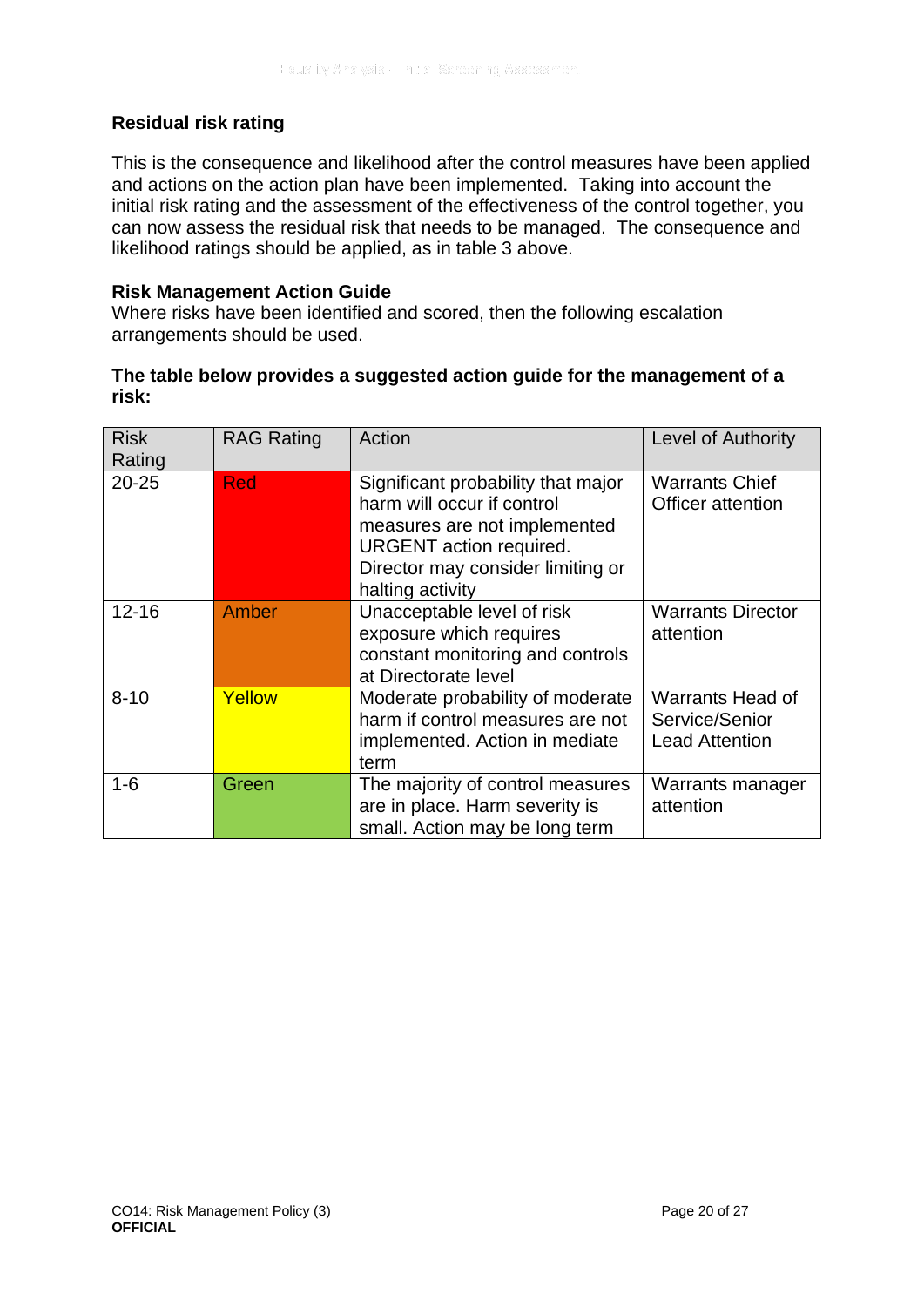#### **Appendix B - Risk Materialisation Flowchart**

<span id="page-20-0"></span>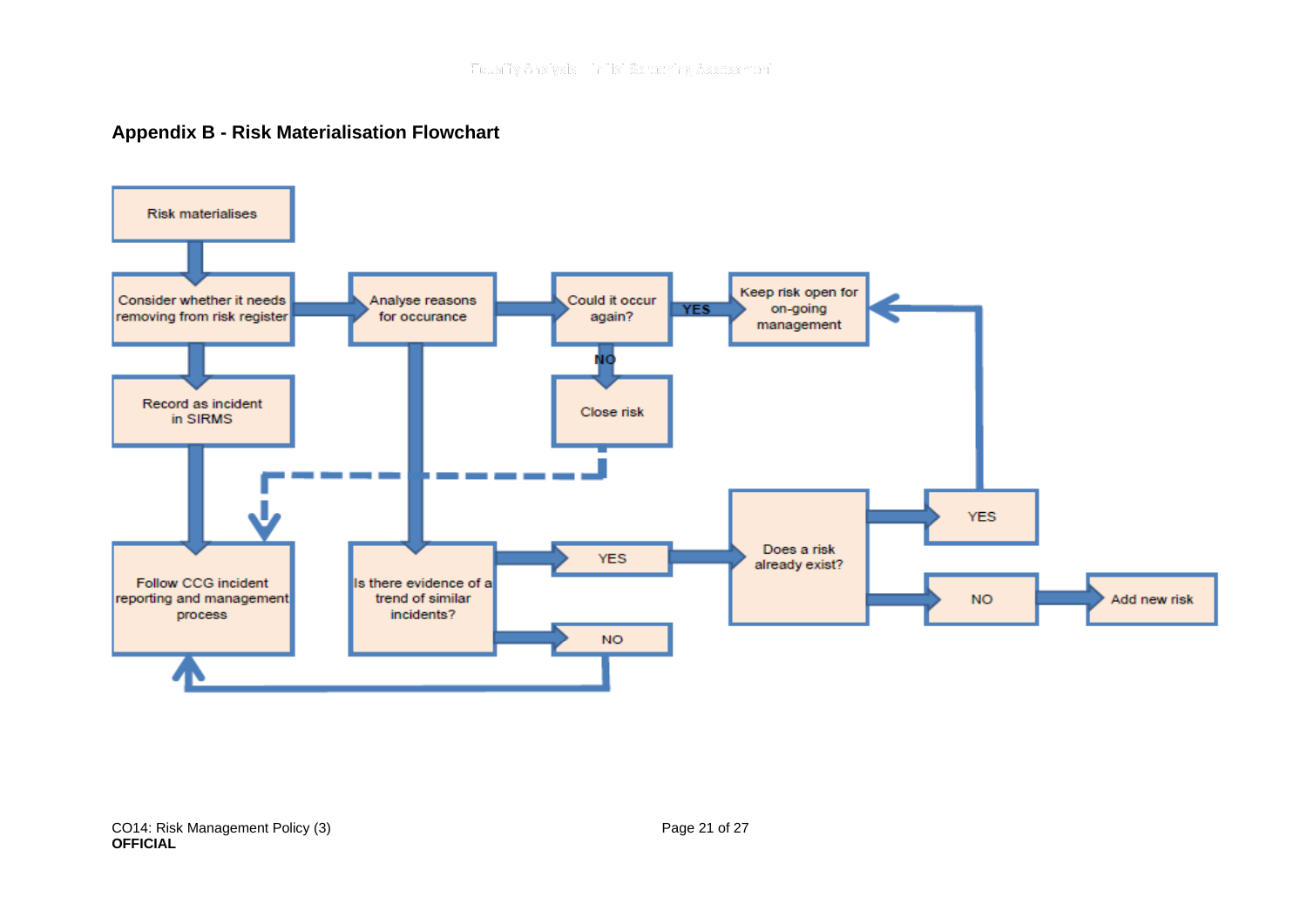#### <span id="page-21-0"></span>**Appendix C - STCCG Risk Register Escalation of Overdue Risks Process Flowchart**

NECS produce risk register/exception report the day after deadline for risk register updates

## Head of Corporate Affairs will review above to identify any risks with review overdue or missing information

**↓**

## **↓**

If there are any issues Head of Corporate Affairs to contact risk owners and lead directors to ask that risks are again reviewed and updated with a deadline of two working days

# **↓**

NECS produce a further risk register following day

# **↓**

Risk register reviewed again and any outstanding issues escalated to Director of Operations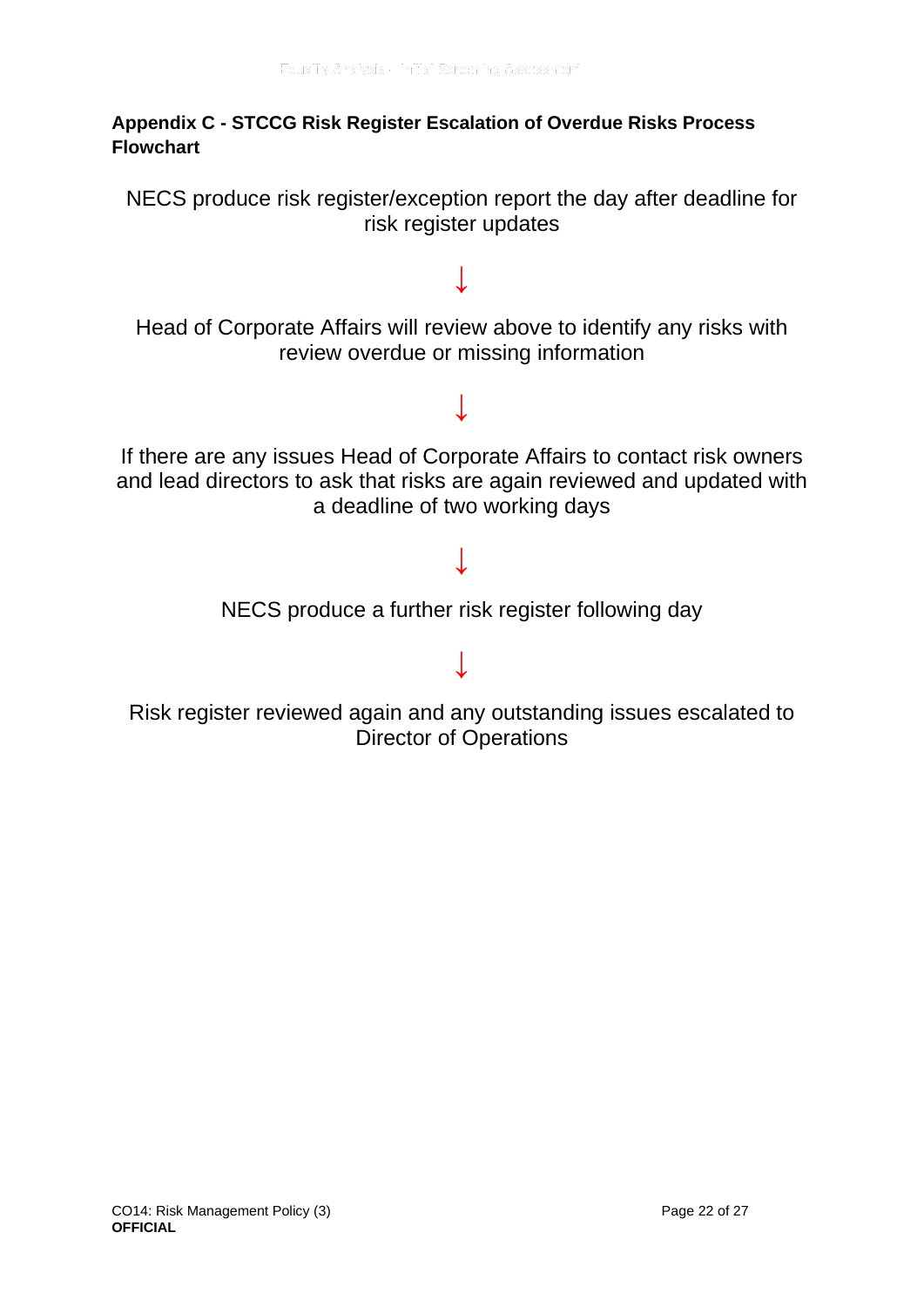## <span id="page-22-0"></span>**Appendix D - Risk Management Policy version June 2021**

| Page &<br>section                       | <b>Updates &amp; amendments</b>                                                                                                                                                                                                                                                        | Reason                                                                                                          |
|-----------------------------------------|----------------------------------------------------------------------------------------------------------------------------------------------------------------------------------------------------------------------------------------------------------------------------------------|-----------------------------------------------------------------------------------------------------------------|
| p. 7<br>3.4                             | <b>Updated - Reference to section corrected to 3.8 (previously referred to section 7.7)</b>                                                                                                                                                                                            | Updated following<br>internal audit<br>recommendations.                                                         |
| P. 9<br>3.8.7                           | Updated - risk register review schedule amended from quarterly to bi-monthly                                                                                                                                                                                                           | Updated following<br>internal audit<br>recommendations.                                                         |
| p. 10-12                                | <b>Updated - Duties and Responsibilities section expanded to include roles of:</b><br>Governing Body, Audit and Risk Committee, Quality and Patient Safety Committee,<br>Director of Operations, Operations Manager, Senior Leads, NECS in risk<br>management structure and hierarchy. | Updated following<br>internal audit<br>recommendations.                                                         |
| p. 12-13<br>5.3                         | Updated - clarifies role of the Audit and Risk Committee in the implementation of<br>the risk management policy and corrects the frequency of the policy review. Sets<br>out committee responsibility for risk register reviews.                                                       | Updated following<br>internal audit<br>recommendations.                                                         |
| p. 14<br>7.2                            | Updated - references to legislation and statutory requirements                                                                                                                                                                                                                         | Updated to reflect new<br>Data Protection Act<br>2018 and new Data<br>Security and Protection<br><b>Toolkit</b> |
| p. 13<br>5.3                            | Updated - frequency of review of risks at Audit and Risk Committee                                                                                                                                                                                                                     | Amended from bi-<br>monthly to quarterly                                                                        |
| p.14<br>5.5                             | Counter Fraud update at the request of AuditOne                                                                                                                                                                                                                                        | Requested by<br>AuditOne following<br>release of guidance.                                                      |
| Pg 3,<br>and para<br>$5.3$ and<br>8.2.1 | Policy review frequency changed from every three years to two years.                                                                                                                                                                                                                   | Recommended by<br>NECS as good<br>corporate governance<br>practice and aligned to<br>other CCG's                |

## **Updates and Amendments summary**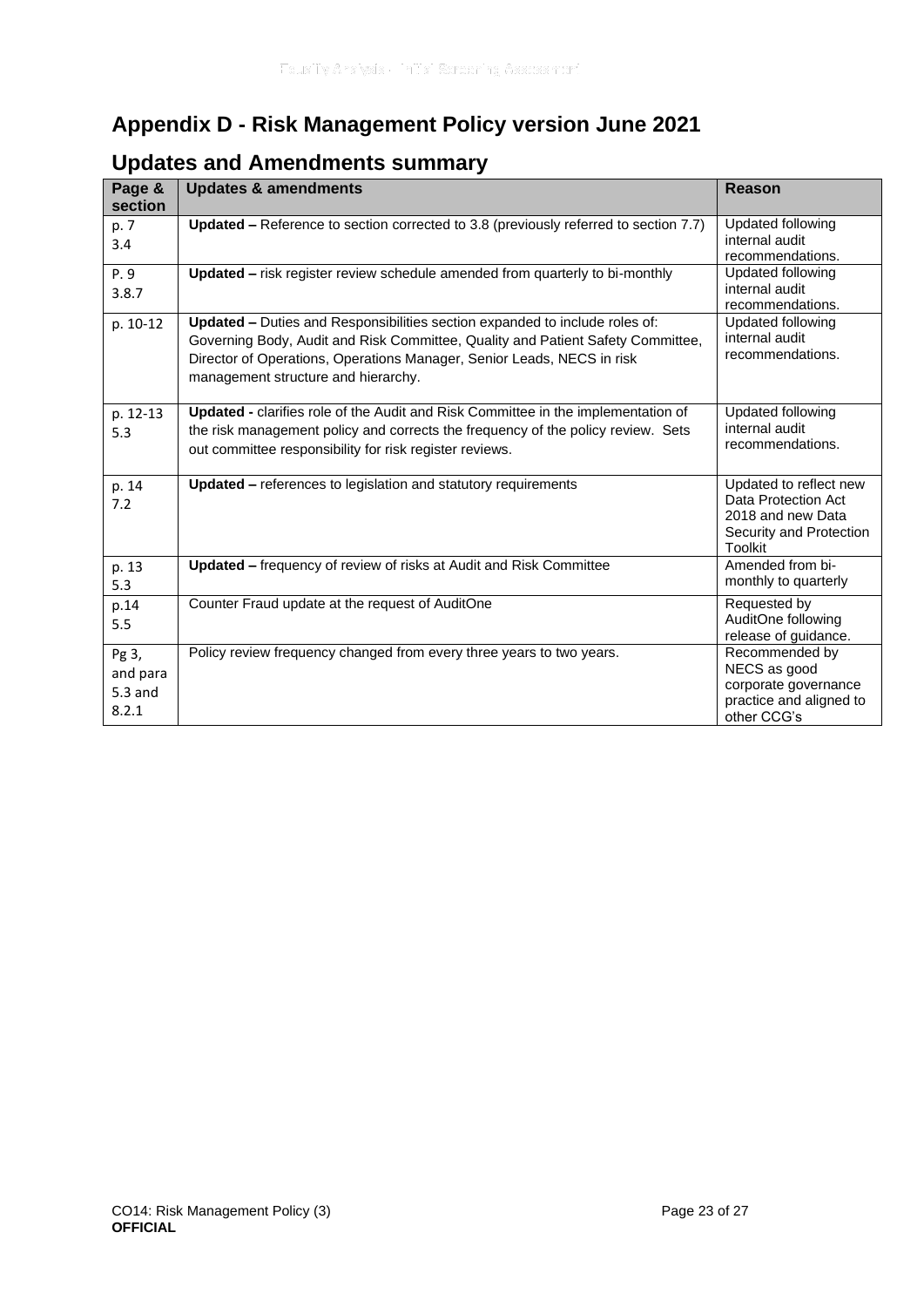#### <span id="page-23-0"></span>**Appendix E - Equality Impact Assessment**







# **Equality Analysis Initial Screening Assessment**

May 2019

@ 2019 NHS Commissioning board, developed by North of England Commissioning Support

CO14: Risk Management Policy (3) Page 24 of 27 **OFFICIAL**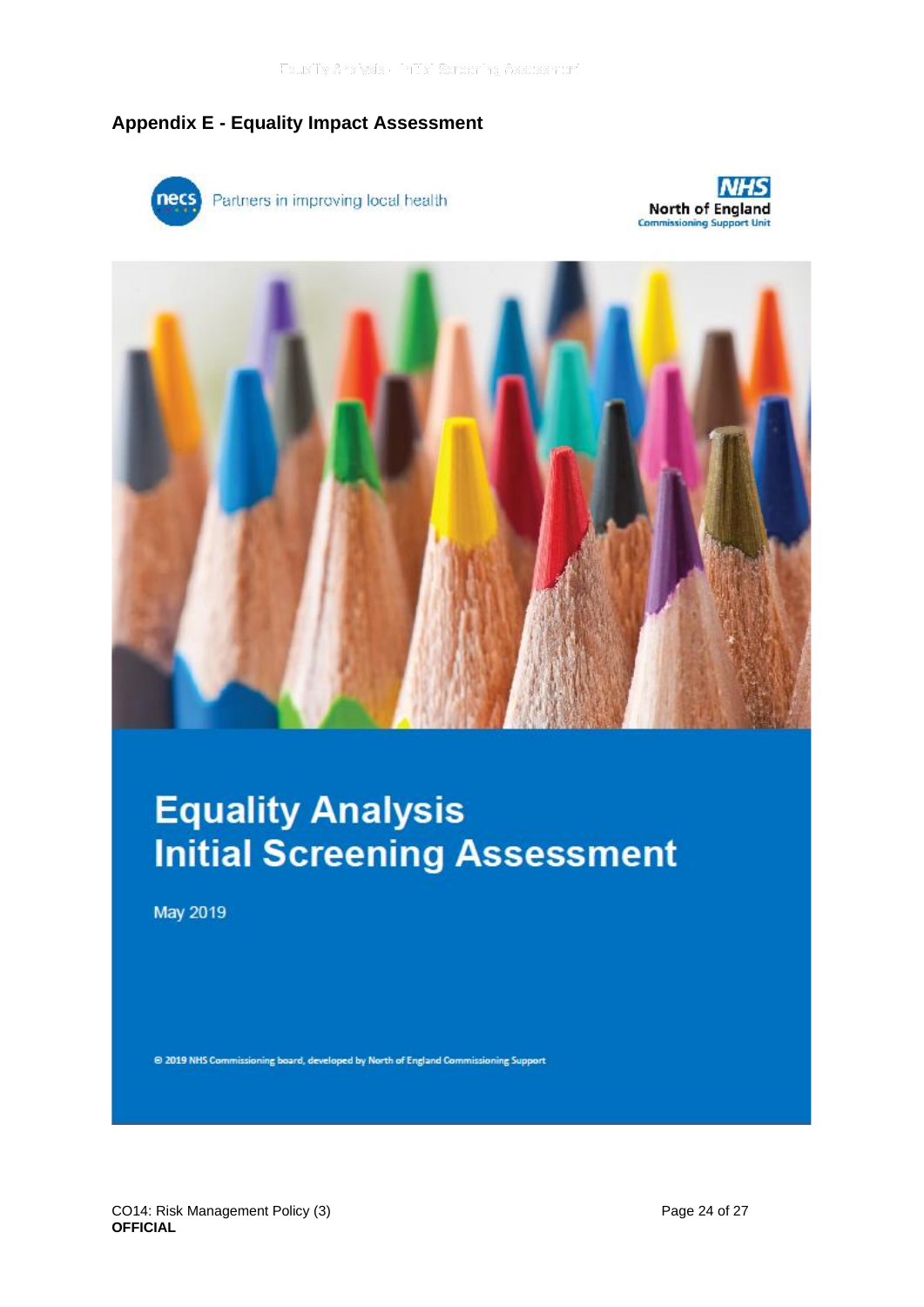# **Step 1**

As a public body organisation we need to ensure that all our strategies, policies, services and functions, both current and proposed have given proper consideration to equality and diversity, do not aid barriers to access or generate discrimination against any protected groups under the Equality Act 2010 (Age, Disability, Gender Reassignment, Pregnancy and Maternity, Race, Religion/Belief, Sex, Sexual Orientation, Marriage and Civil Partnership, Carers and Health Inequalities).

A screening process can help judge relevance and provides a record of both the process and decisions made.

This screening determines relevance for all new and revised strategies, policies, projects, service reviews and functions.

Completed at the earliest opportunity it will help to determine:

- The relevance of proposals and decisions to equality, diversity, cohesion and integration.
- Whether or not equality and diversity is being/has already been considered for due regard to the Equality Act 2010 and the Public Sector Equality Duty (PSED).
- Whether or not it is necessary to carry out a full Equality Impact Assessment.

#### **Name(s) and role(s) of person completing this assessment:**

Name: Elizabeth Durham Role: Senior Governance Officer (NECS)

#### **Title of the service/project or policy:**

| South Tyneside CCG Risk Management Policy |                       |         |
|-------------------------------------------|-----------------------|---------|
| Is this a:<br>Strategy / Policy<br>X      | <b>Service Review</b> | Project |
| If other, please specify:                 |                       |         |

#### **What are the aim(s) and objectives of the service, project or policy:**

This policy aims to set out the CCG's approach to risk and the management of risk in fulfilment of its overall objective to commission high quality and safe services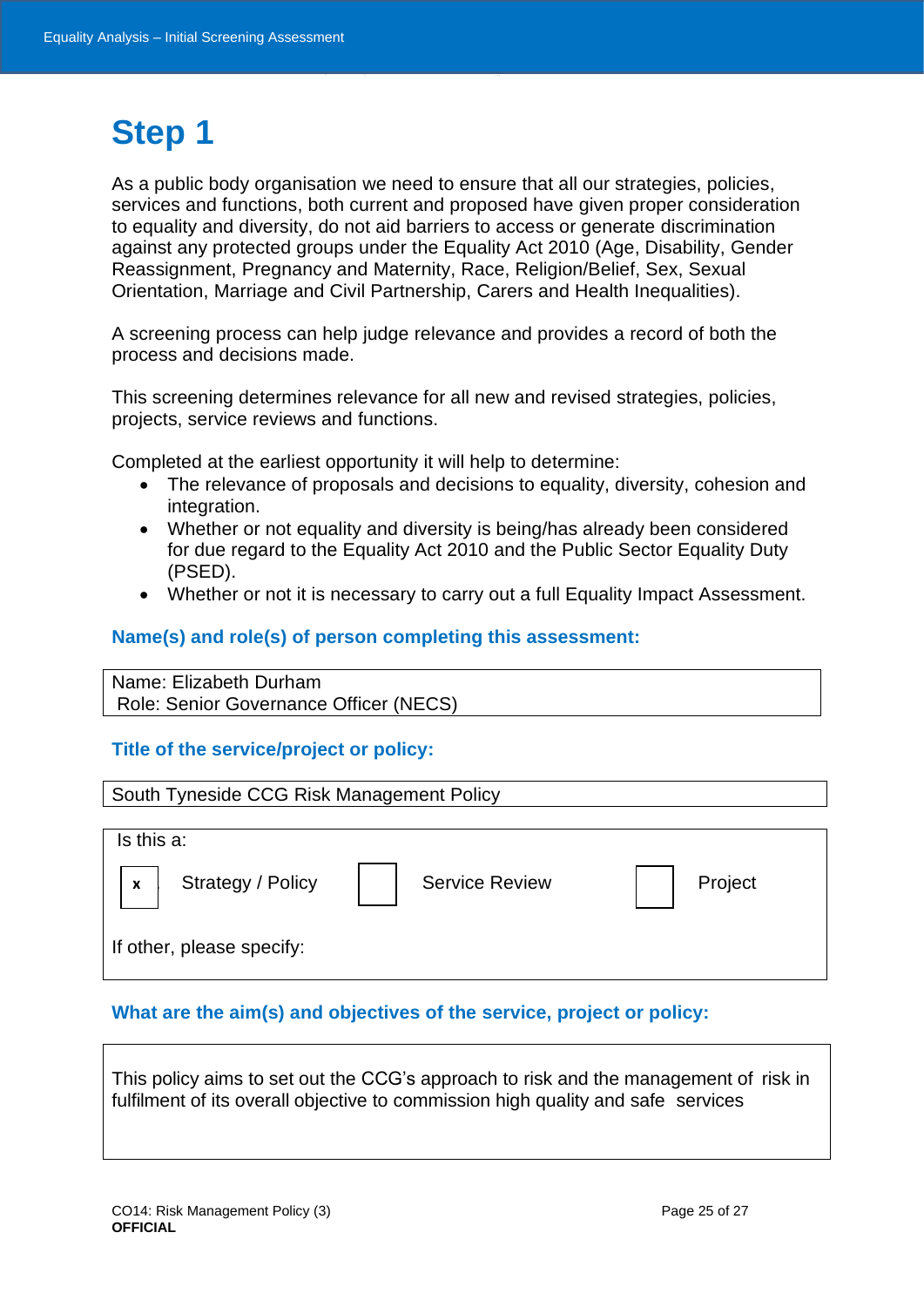| Who will the project/service /policy / decision impact? |  |  |
|---------------------------------------------------------|--|--|
|                                                         |  |  |

Consider the actual and potential impacts:

**Staff** 

**x**

service users/patients

other public sector organisations

voluntary / community groups / trade unions

others, please specify:

| <b>Questions</b>                                                                                                                                                                                           | <b>Yes</b> | <b>No</b> |
|------------------------------------------------------------------------------------------------------------------------------------------------------------------------------------------------------------|------------|-----------|
| Could there be an existing or potential impact on any of the<br>protected characteristic groups?                                                                                                           |            | <b>No</b> |
| Has there been or likely to be any staff/patient/public<br>concerns?                                                                                                                                       |            | <b>No</b> |
| Could this piece of work affect how our services,<br>commissioning or procurement activities are organised,<br>provided, located and by whom?                                                              |            | <b>No</b> |
| Could this piece of work affect the workforce or employment<br>practices?                                                                                                                                  |            | <b>No</b> |
| Does the piece of work involve or have an impact on:<br>Eliminating unlawful discrimination, victimisation and<br>harassment<br>Advancing equality of opportunity<br>$\bullet$<br>Fostering good relations |            | <b>No</b> |

**If you have answered no to the above and conclude that there will not be a detrimental impact on any equality group caused by the proposed policy/project/service change, please state how you have reached that conclusion below:** 

 This is an overarching policy which defines the risk framework (e.g. how to identify, assess and report risks). Separate policies exist which provide more detail how to manage specific types of risk and processes (e.g Health and Safety, Complaints, Safeguarding etc) and these will have more detailed consideration how to manage specific equality and diversity risks.